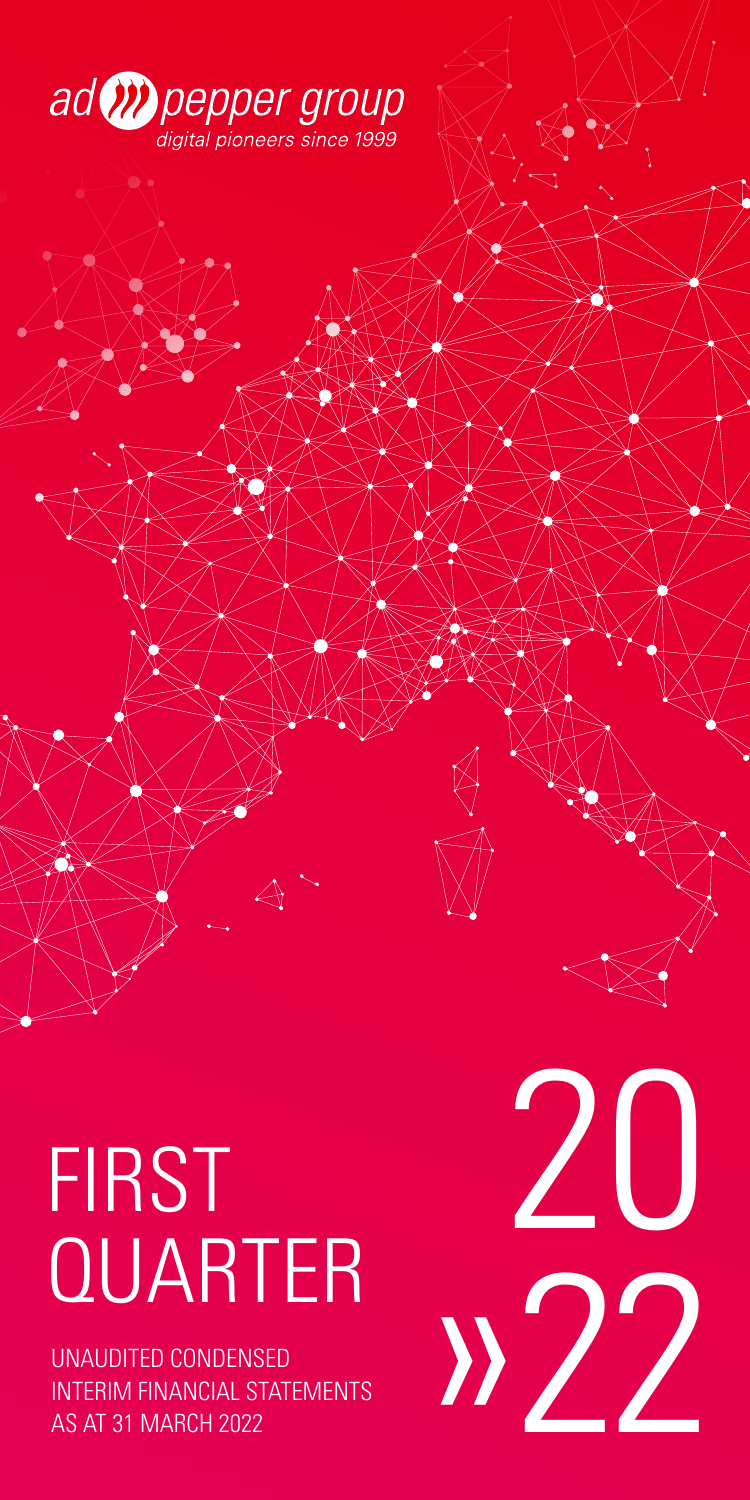# » SELECTED GROUP KEY FIGURES

|                                   | 01 2022 | 01 2021 | Change     |
|-----------------------------------|---------|---------|------------|
|                                   | kEUR    | kEUR    | in percent |
| Gross sales                       | 23,215  | 28,108  | $-17.4$    |
| Revenue                           | 5,871   | 6,884   | $-14.7$    |
| Gross profit                      | 5,609   | 6,638   | $-15.5$    |
| EBIT                              | $-228$  | 1,010   | $-122.6$   |
| EBITDA                            | 33      | 1,306   | $-97.5$    |
| Net income/(loss) for period      | $-617$  | 846     | $-172.9$   |
| Earnings per share in EUR (basic) | $-0.04$ | 0.03    | $-233.3$   |

|                  | 31/3/2022 | 31/3/2021 | Change     |
|------------------|-----------|-----------|------------|
|                  | kEUR      | kEUR      | in percent |
| Liquid funds*    | 20,480    | 26,403    | $-22.4$    |
| Equity           | 18,286    | 20,537    | $-11.0$    |
| Total assets     | 39,261    | 46,385    | $-15.4$    |
| No. of employees | 265       | 235       | 12.8       |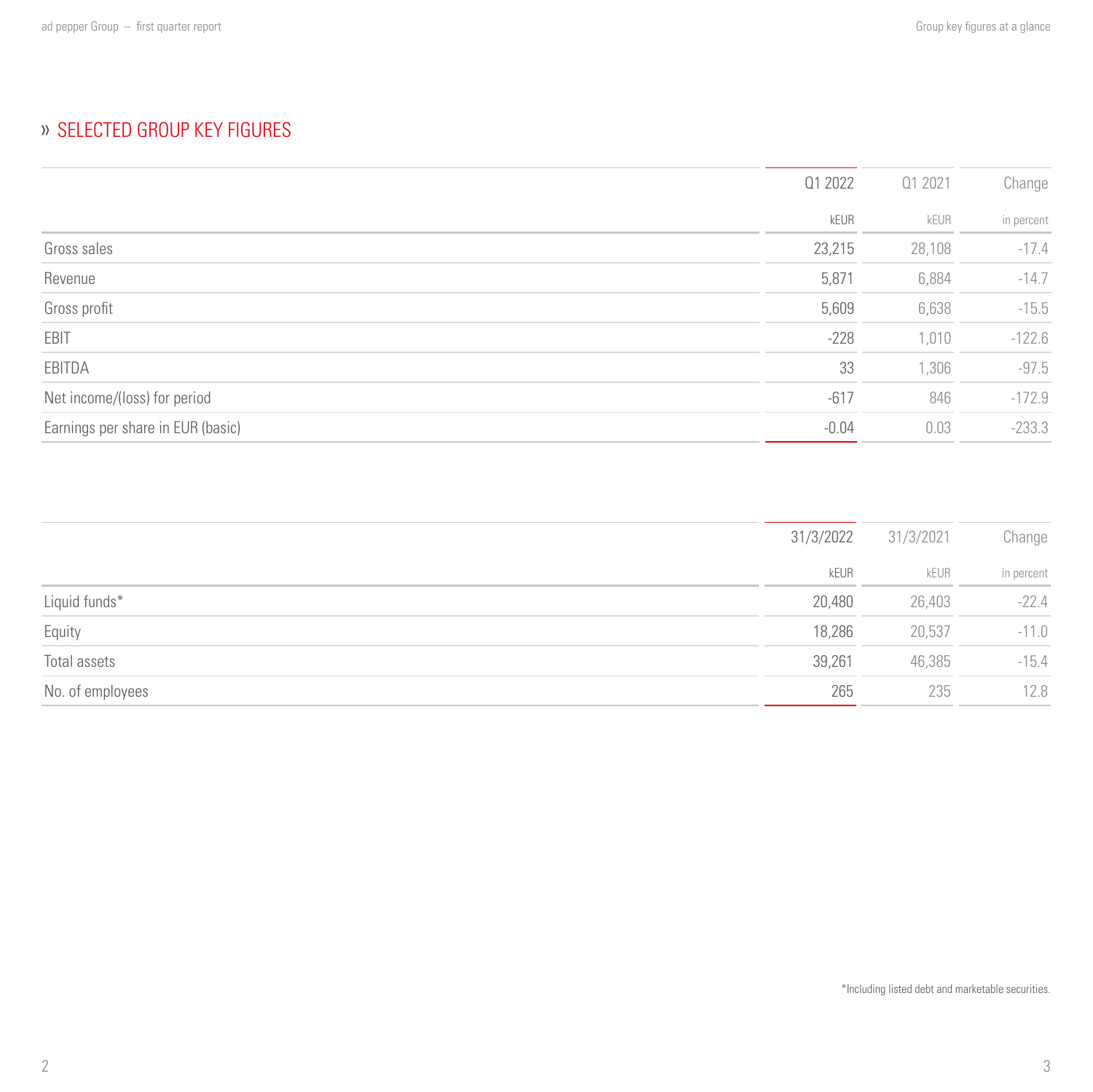# » CONTENTS

| The ad pepper share              | 6 |
|----------------------------------|---|
|                                  |   |
| <b>Interim Management Report</b> | ጸ |

| The structure of the ad pepper Group             | 8  |
|--------------------------------------------------|----|
| General information about this management report | 13 |
| Macroeconomic framework                          | 14 |
| Earnings, financial and net asset position       | 16 |
| Research and development activities              |    |
| Employees                                        | 18 |
| Risk and opportunity report                      | 18 |
| Outlook                                          |    |

| <b>Interim Consolidated Financial Statements (IFRS)</b> | 20 |
|---------------------------------------------------------|----|
| Consolidated income statement                           | 20 |
| Consolidated statement of comprehensive income          | 22 |
| Consolidated statement of financial position            | 24 |
| Consolidated statement of cash flows                    | 28 |
| Consolidated statement of changes in equity             | 32 |
| Selected explanatory notes                              | 36 |
| <b>Additional Information</b>                           | 50 |
| <b>Financial Calendar</b>                               | 50 |
| <b>Investor Contact</b>                                 | 50 |

 [Imprint](#page-25-0) 51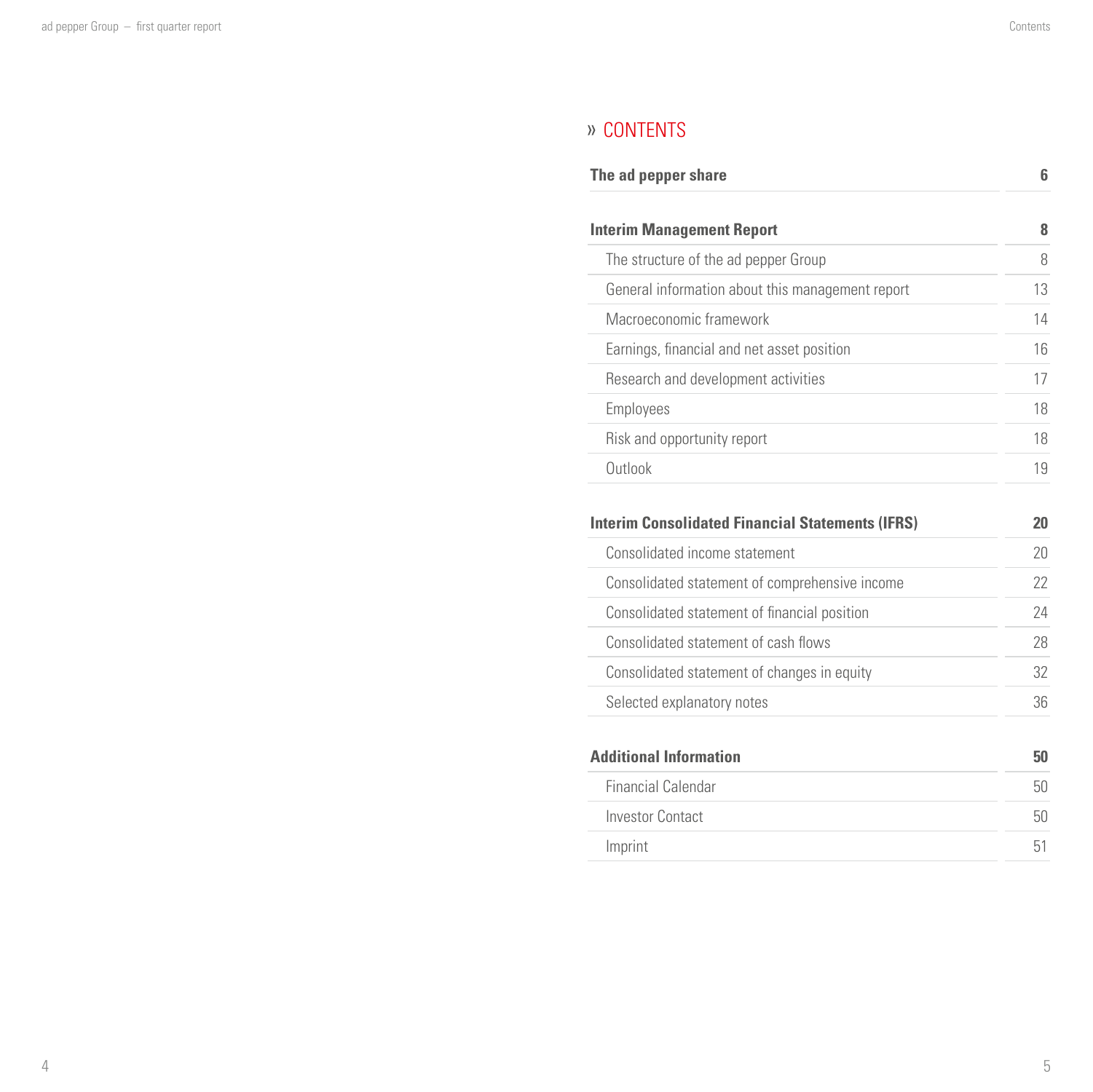# <span id="page-3-0"></span>» KEY FIGURES AT A GLANCE

| Key data about the ad pepper share              |                        |
|-------------------------------------------------|------------------------|
| Security Identification Number (WKN)            | 940883                 |
| <b>ISIN</b>                                     | NL0000238145           |
| Type of share                                   | Ordinary bearer shares |
| Stock market segment (Frankfurt Stock Exchange) | Prime Standard         |
| Initial public offering                         | October 9, 2000        |
| Designated Sponsor                              | Pareto Securities      |
| Capital stock (EUR)                             | 1.075.000              |
| No. of shares                                   | 21,500,000             |
| Sector                                          | Advertising            |

| <b>Key share figures</b>                        | $\Omega$ 1 | ()1    |
|-------------------------------------------------|------------|--------|
|                                                 | 2022       | 2021   |
| XETRA closing price at end of period (EUR)      | 3.78       | 6.30   |
| Highest price (EUR)                             | 5.20       | 6.70   |
| Lowest price (EUR)                              | 3.71       | 4.92   |
| Market capitalisation at end of period (EUR)    | 81.3m      | 135.5m |
| Average no. of shares<br>traded (XETRA) per day | 6.702      | 20.543 |
| Earnings per share (basic) (EUR)                | $-0.04$    | 0.03   |
| Net cash per share* (EUR)                       | 0.97       | 1 27   |

**Share price performance over the past twelve months (Xetra)**



| <b>Shareholder structure as at</b><br>31/3/2022 | Number of shares | Shareholding |
|-------------------------------------------------|------------------|--------------|
|                                                 |                  | in percent   |
| EMA B.V.                                        | 9,486,402        | 44.12        |
| Treasury stock                                  | 1,242,128        | 5.78         |
| Euro Serve Media GmbH                           | 556,163          | 2.59         |
| <b>Subtotal</b>                                 | 11.284.693       | 52.49        |
| Free float                                      | 10,215,307       | 47.51        |
| <b>Total</b>                                    | 21,500,000       | 100          |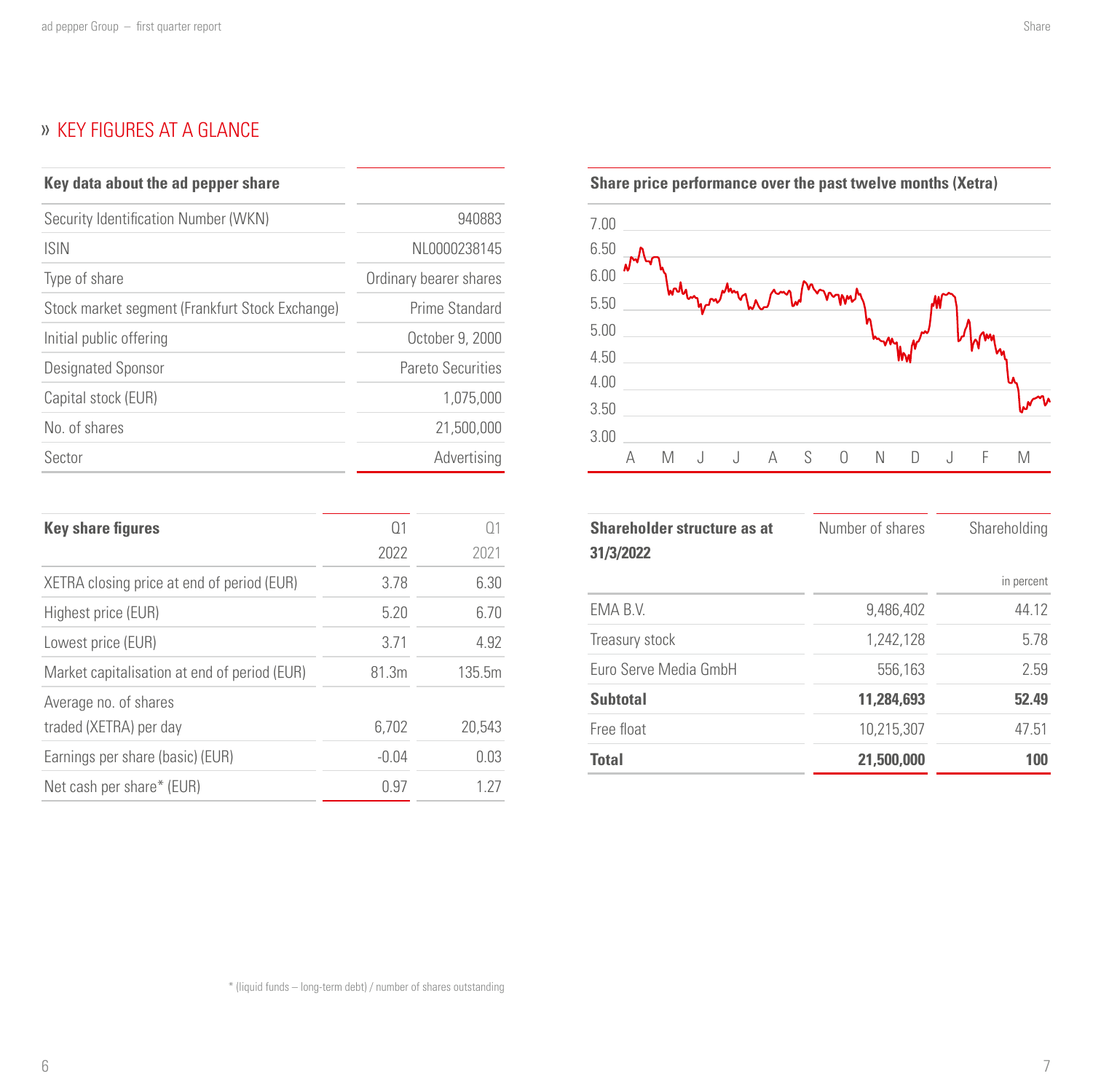## <span id="page-4-0"></span>THE STRUCTURE OF THE AD PEPPER GROUP

ad pepper media International N.V. is the holding company of one of the leading international performance marketing groups. It was founded in 1999 and is thus one of the pioneers in the online marketing business. With eleven offices in Germany, Italy, France, Spain, Switzerland, the United Kingdom and the Netherlands the ad pepper Group globally develops performance marketing solutions for its customers.

The Company operates within the dynamic environment of digital commerce, which is characterised by dynamic growth in both consumer and advertising expenditure. Channels such as social media, search, video and mobile – to name just a few – continue to expand their market share.

The ad pepper Group works for large corporations and major SMEs based in Europe and abroad. Our clients operate primarily in the "Trade & Consumer Goods", "Financial Services", "Telecommunication & Technology" and "Transport and Tourism" sectors. The ad pepper Group aims for long-term client relationships: for some of its clients, the Company has been working for more than ten years.

As part of our long-term value creation strategy, we are focusing on organic growth in the existing business segments, while evaluating opportunities for inorganic growth through value-accretive acquisitions. Today, the Group divides its business into three reporting segments that work in close cooperation with the holding company and operate independently on the market: **ad pepper** (lead generation and audience targeting), **ad agents** (digital marketing agency), and **Webgains** (affiliate network). Within the framework of the overall governance of the Group, the holding company (admin) takes responsibility for know-how transfer between the segments, the strategic focus, as well as financing and liquidity. Part of our overall strategy is to support and strengthen each segment individually, as each business has its own distinctive culture, clients, product range and regional focus. The common umbrella across the three business segments is that we offer our clients performance-based solutions. This means that the advertiser only pays if there are measurable results (completion of specific actions). The most common models in performance-based marketing are: CPM (cost-per-mile), CPC (costper-click), CPL (cost-per-lead) and CPA (cost-per-acquisition).

The ad pepper Group also offers a broad range of services such as consulting and the development of strategies for the use of digital technology, the conception, implementation and execution of digital marketing and communication measures as well as consulting on digital media strategies and digital media technologies and tools. It can therefore not be ignored that due to the growing importance of digital processes for businesses, the sheer volume of budgets allocated to these, the rising amount of data and the ever-growing importance of analysing it (preferably in real time), a successful company in the field of digital marketing has to develop competencies that go beyond the effective allocation of digital media spend across multiple channels and managing the respective campaigns. It is therefore not surprising that  $-$  in some areas of our business – the ad pepper Group is competing more and more with well-known strategy and IT consultancies.



UK/ Germany / France / Spain / Italy / Netherlands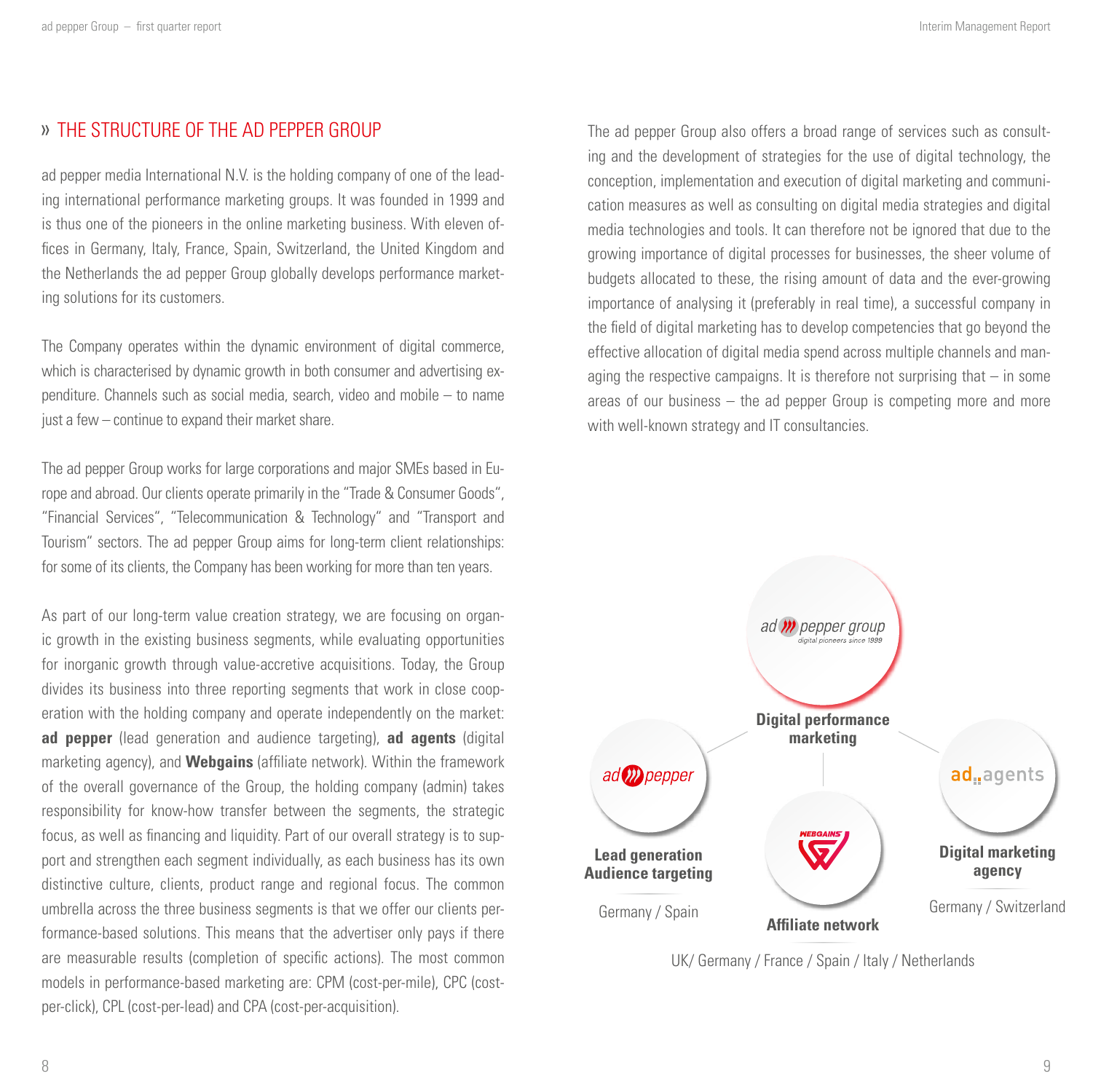## **The segments of the ad pepper Group**

#### **ad pepper**

The Group's success story began with ad pepper in 1999. As a leading performance marketing company, it specialises in lead generation and targeting specific audiences. ad pepper works with its customers to develop online marketing strategies for over 50 countries worldwide. ad pepper also applies the latest technologies to each project. Whether at the local, national or international level, ad pepper helps its customers meet their goals by developing the most efficient online marketing strategies for their budget. By taking local conditions into consideration, ad pepper is able to optimise campaigns for the target markets. Whether they are working with an agency or a direct customer, their aim is always the same: to deliver the best possible results for the customer. What makes ad pepper different from its competitors? Many years of experience – and iLead. This unique platform enables them to generate customised campaigns that are adapted to their customers' markets in next to no time. And ad pepper designed the platform themselves. So far, they have used iLead to successfully launch and manage over 30,000 campaigns worldwide and generate millions of qualified leads.

#### **Offices: Nuremberg / Madrid**

#### **Webgains**

Webgains joined the ad pepper Group in 2006. Today, over 1,800 customers worldwide, from start-ups to global brands, rely on the services of Webgains registered and approved affiliate network to deliver sales in over 170 global markets. When it comes to designing local and international campaigns, Webgains not only benefits from its strong publisher network, but also, the extensive experience of over 100 highly motivated experts with excellent market knowledge and a work ethic to never stop learning.

Thanks to partnerships with over 250,000 publishers, Webgains' customers have access to one of the world's leading, performance affiliate marketing networks – offering the largest possible reach. Furthermore, Webgains has recently launched the Affiliate Discovery product to make smarter connections.

The current strategy focuses on a service-oriented and performance-differentiated approach. By investing in talent and technology, Webgains has created the optimum blend of human and artificial intelligence. High-tech advances make it easy to quickly roll out scalable, international campaigns. Meanwhile, customers can count on outstanding data security at all times and benefit from near real-time performance reporting.

## **Offices: Nuremberg / Madrid / Munich / Bristol / London / Paris / Milan / Amsterdam / Manchester**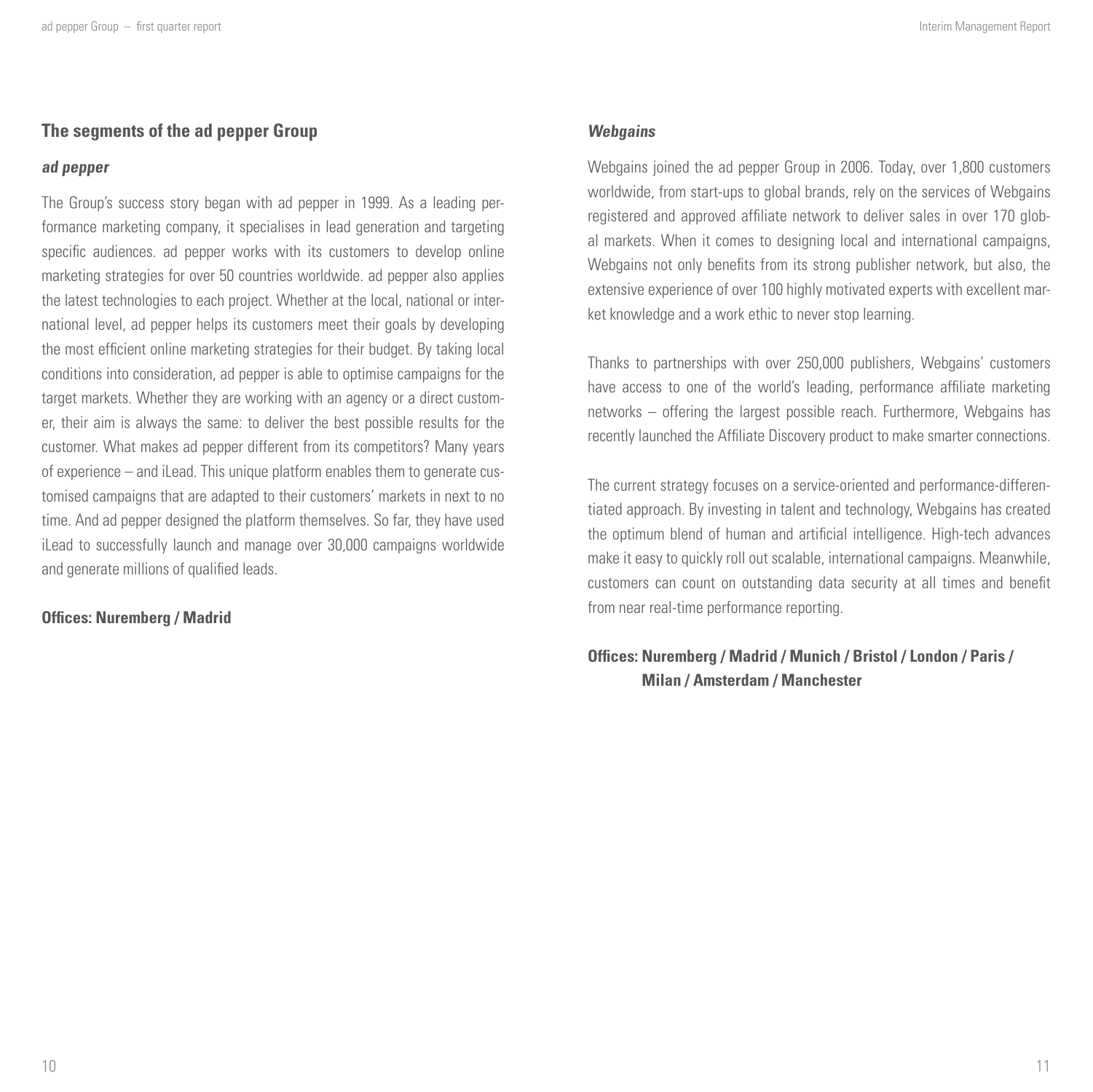#### <span id="page-6-0"></span>**ad agents**

ad agents joined the ad pepper Group in 2007. Today it is one of Germany's most successful online and performance marketing agencies – and for a good reason. Their strategies are as unique as their personalised consulting and support services, which are always optimised to suit the situation and the specific requirements of ad agents' customers. ad agents maintains an overview of the entire digital advertising market and adapts their comprehensive service portfolio accordingly. Concept, management and optimisation: these factors are crucial for delivering an efficient marketing and sales solution. ad agents' digital marketing experts always find the perfect strategy for increasing our customers' brand awareness and turnover – across all digital channels and on all devices.

Customers benefit from their sixth sense for trends, their extensive experience and transparent reporting. For years, national and international companies from virtually every industry have relied on ad agents for their digital marketing activities. Why? Because their campaigns deliver outstanding results.

Exceptional quality always pays off: ad agents is a certified Google Premier Partner, Microsoft Advertising Elite Agency as well as a Facebook Marketing Partner and maintains strong partnerships with leading-edge technology providers.

#### **Office: Herrenberg / Pontresina**

## GENERAL INFORMATION ABOUT THIS MANAGEMENT REPORT

### **Definitions**

All mentions of "ad pepper media International N.V.", "ad pepper Group" or the "Group" in this management report relate to the ad pepper Group.

This management report contains forward-looking statements and information based on the beliefs of and assumptions made by our management using information currently available to them. We have based these forward-looking statements on our current expectations, assumptions, and projections about future conditions and events. As a result, our forward-looking statements and information are subject to uncertainties and risks, many of which are beyond our control. If one or more of these uncertainties or risks materialise, or if the management's underlying assumptions prove incorrect, our actual results could differ materially from those described in or inferred from our forward-looking statements and information. We describe these risks and uncertainties in the risk report of our Annual Report 2021.

The words "aim", "anticipate", "assume", "believe", "continue", "could", "counting on", "is confident", "estimate", "expect", "forecast", "guidance", "intend", "may", "might", "outlook", "plan", "project", "predict", "seek", "should", "strategy", "want", "will", "would" and similar expressions as they relate to us are intended to identify such forward-looking statements. Readers are cautioned not to place undue reliance on these forward-looking statements, which speak only as of the date specified or the date of this report. Unless we are required to do so by law, we accept no obligation to publicly update or revise any forward-looking statements due to new information, changed conditions, or any other future events that had not existed before the publication of this report.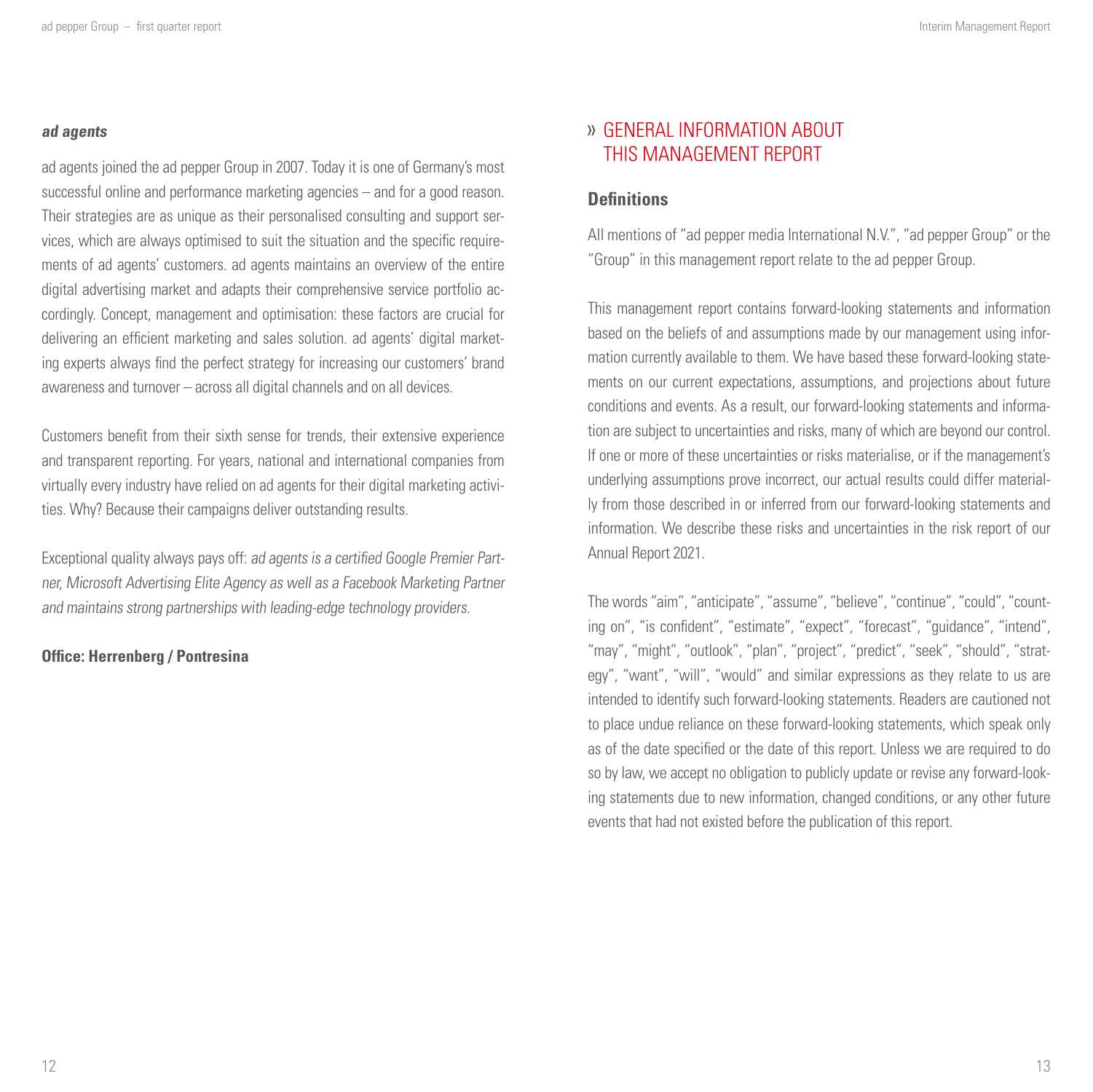#### <span id="page-7-0"></span>**Internal control system**

Revenue and profits (EBIT, EBITDA, gross profit) are some of the parameters that the ad pepper Group analyses monthly and compares with the original business plan to control and monitor the development of individual subsidiaries. In addition, further key performance indicators are calculated each month for control purposes and are used within all the operating companies of the ad pepper Group. External indicators are also regularly analysed for company management purposes. In addition, weekly jour fixes as well as regular shareholder meetings are held with the individual subsidiaries.

## MACROECONOMIC FRAMEWORK

The global economy was impacted by inflation and the Ukraine war in the first quarter of 2022. Higher commodity prices and sanctions against Russia had a significant impacts on global price levels in the first three months of 2022.

European and global sanctions will lead to continued pressure on energy security and prices as well as supply chains in the coming months and quarters.

As a consequence, the Kiel Institute for the World Economy (IfW) has significantly lowered its forecast for global growth. The previous estimat of 4.5 percent global growth was corrected to 3.5 percent, and the expectation for 2023 was lowered by 0.4 percent points to 3.6 percent.

According to IfW Kiel, the European recovery in the first months of 2022 had already reached pre-pandemic levels. The high numbers of COVID infections in January and February 2022 had only little impact on the macroeconomic trend in Europe. Consumer and business sentiment likewise underlined the confidence in this development until February.

However, at the end of February, the war in Ukraine completely changed the expectations for Europe. The post-pandemic recovery was dampened by increasing prices, particularly in the energy sector, due to the war in the east of Europe and related sanctions against Russia.

The additional disruptions in the supply chains and the rise in uncertainty reduced the trade activities in Europe and interrupted the recovery in the first half of the year. Nevertheless, the IfW forecasts a stronger economy for the second half of 2022 and beyond. GDP is expected to increase by 2.8 percent in 2022 and by 3.1 percent next year.

After an expected inflation rate of 5.2 percent in Europe in 2022, the IfW sees indicators of a normalisation and forecasts a 2.8 percent increase in consumer prices for 2023.

#### **Online advertising market**

As more and more companies reach a high return on their investments (ROI) in digital marketing, spending in this sector will continue to increase. According to a forecast by The Drum, the global market for Digital Marketing Software (DMS) will grow from USD 37.48 billion in 2017 to USD 74.96 billion in 2022.

The global ad market will continue its recovery from the 2020 downturn with 9.1 percent growth in 2022, following growth of 15.6 percent in 2021, according to Zenith's Advertising Expenditure Forecasts report. Retail e-commerce spending is expected to stabilise in 2022, leading to slower growth. Global ad spend will expand by 5.7 percent in 2023 and 7.4 percent in 2024, with brands looking to increase their use of social media, online video, advanced TV and e-commerce channels.

Advertising across all digital channels will account for more than 60 percent of global ad spend for the first time in 2022, reaching 61.5 percent of total expenditure; this share will rise to 65.1 percent by 2024.

Zenith estimates that global ad spend will reach USD 705 billion in 2021, up from USD 634 billion in 2019, and will rise to USD 873 billion by 2024.

In 2021, the global social media advertising market was valued at USD 181.2 billion. Desktop accounted for roughly USD 35 billion and mobile for approximately USD 146 billion. By 2026, the total value of the market is expected to increase to USD 358 billion.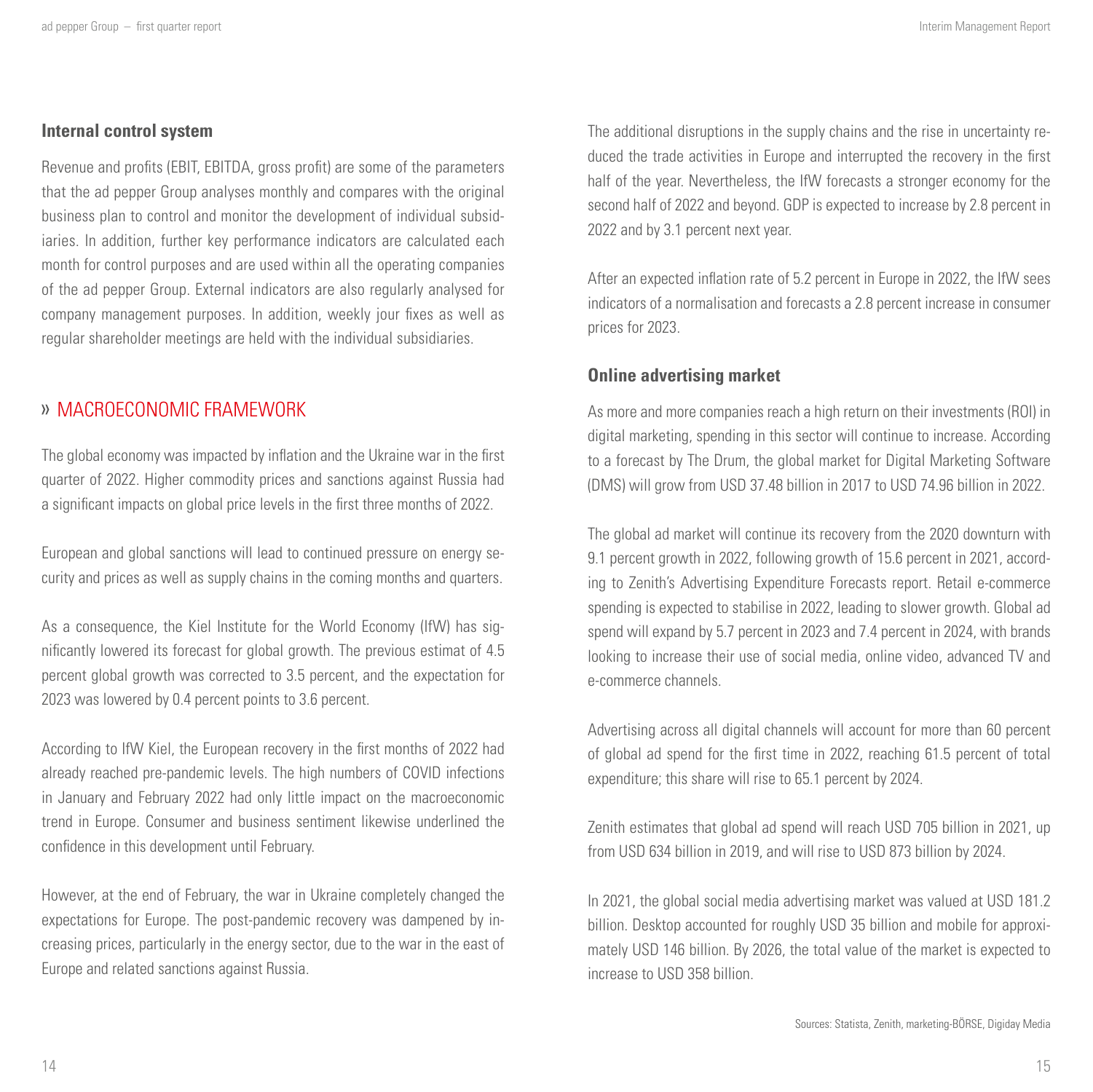## <span id="page-8-0"></span>EARNINGS, FINANCIAL AND NET ASSET POSITION

#### **Earnings position**

Gross sales decreased by around 17 percent to EUR 23,215k (Q1 2021: EUR 28,108k). Group revenue amounts to EUR 5,871k, which equates to around 15 percent reduction (Q1 2021: EUR 6,884k).

While the ad pepper segment saw a reduction in revenue of 42 percent to EUR 714k (Q1 2021: EUR 1,234k), Webgains also performed weakly in the first quarter of 2022 with a decline in revenue compared to the prior-year quarter of 17 percent to EUR 3,231k (Q1 2021: EUR 3,888k). A challenging environment with restrained campaign bookings from customers due to supply chain issues as well as subdued e-commerce activities, particularly in the UK, which is the domestic market for Webgains, weighed on the revenue development of both segments. The third segment, ad agents, on the other hand, continued its growth trajectory despite some order cancellations of customers affected by the war in Ukraine and achieved a 9 percent increase in revenue to EUR 1,926k (Q1 2021: EUR 1,762k).

The decline in revenue at Webgains and ad pepper weighed on the operating earnings development of both segments with EBITDA in parts significantly below the corresponding prior-year level in the first quarter of 2022: Webgains generated EUR 133k (Q1 2021: EUR 1,037k), while ad pepper reported EUR 34k (Q1 2021: EUR 534k). The ad agents segment achieved a stable EBITDA of EUR 250k (Q1 2021: EUR 250k).

#### **Financial position**

Gross cash flow amounted to EUR 110k (Q1 2021: EUR 830k), while a figure of EUR -1,599k was reported for the cash flow from operating activities, as against EUR 2,158k for the first three months of 2021. Reason for the decrease in gross cash flow was mainly the lower net income for the first three months of 2022 (Q1 2022: EUR -617k) compared with prior year result (Q1 2021: EUR 846k) and the cash outflow for trade payable payments. Cash settlements of stock option plans amounted to zero (Q1 2021: EUR 343k).

Cash outflow for investing activities amounted to EUR -54k (Q1 2021: EUR -21k).

Cash flow from financing activities amounted to EUR -1,357k in the first quarter 2022 (Q1 2021: EUR -1,259k) and included cash outflows in conjunction with the conducted share buy-back program of EUR 1,232k (Q1 2021: EUR 1,073k), and leasing payments of EUR 125k (Q1 2021: EUR 186k) made in conjunction with capitalised right-of-use assets.

#### **Net asset position**

Total assets decreased by EUR 7,091k to EUR 39,261k compared with 31 December 2021 (EUR 46,352k). The decrease was partly due to lower trade receivables, which fell by EUR 3,789k to EUR 15,530k (31 December 2021: EUR 19,319k). Correspondingly, trade payables fell by EUR 3,383k to EUR 16,865k (31 December 2021: EUR 20,247k), which is particularly due to affiliate and website payments made amounting to EUR 2,844k. Lower VAT liabilities resulted in a decrease in other liabilities by EUR 1,153k to EUR 1,133k (31 December 2021: EUR 2,286k). Financial liabilities amount to EUR 771k (31 December 2021: EUR 1,609k), showing a decrease of EUR 838k mainly due to payments made for bonus and leasing liabilities. Right-of-use assets for capitalised leasing contracts for offices and vehicles amount to EUR 1,103k (31 December 2021: EUR 1,177k). Total non-current liabilities amount to EUR 899k (31 December 2021: EUR 946k), whereof EUR 661k (31 December 2021: EUR 709k) relate to lease liabilities for capitalised right-of-use assets. Total liabilities amount to EUR 20,975k (31 December 2021: EUR 26,264k). The Group still has no liabilities to banks. Total equity stands at EUR 18,286k (31 December 2021: EUR 20,088k). The equity ratio increased to 47 percent (31 December 2021: 43 percent).

## RESEARCH AND DEVELOPMENT ACTIVITIES

Research and development largely comprises activities in the Webgains segment. However, no investment in research and development was made in the period covered by this report, i.e. research costs are expensed as incurred.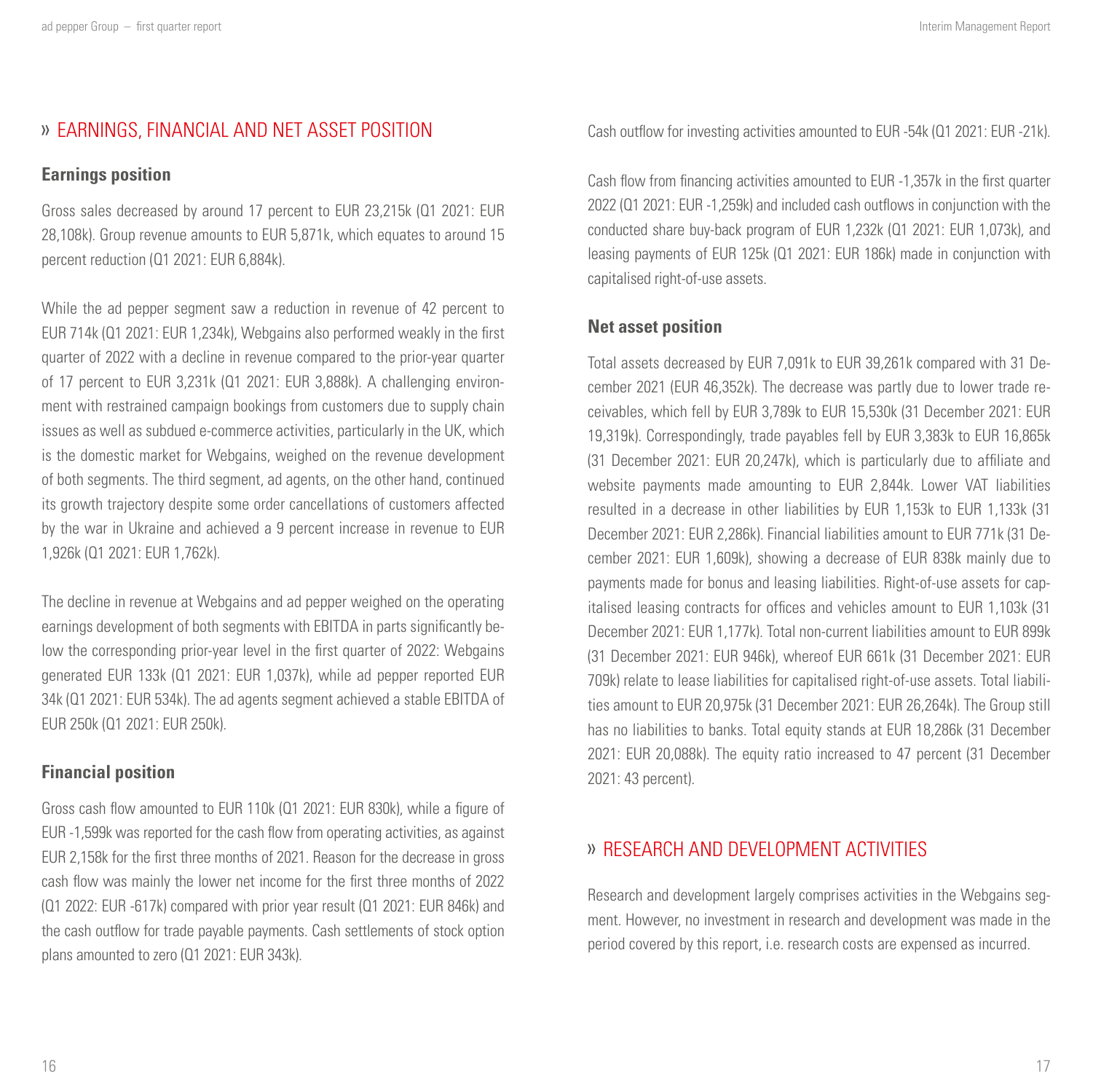# <span id="page-9-0"></span>» **FMPLOYEES**

As at 31 March 2022, the ad pepper Group had 265 employees, as against a total of 235 employees at the end of the equivalent period in the previous year. The workforce of the ad pepper Group is assigned to the following segments:

|                | 31/3/2022 | 31/3/2021 |
|----------------|-----------|-----------|
|                | Number    | Number    |
| ad pepper      | 24        | 31        |
| Webgains       | 126       | 104       |
| ad agents      | 98        | 86        |
| Administration | 17        |           |

## » OUTLOOK

In the quarter ahead, we expect the booking and online consumer behaviour trend to normalise again. From today's point of view, we therefore expect Group revenue to range between EUR 6,300k and EUR 6,500k (Q2 2021: EUR 6,516k).

Nuremberg, 6 May 2022 ad pepper media International N.V.

Dr Jens Körner, CEO

## RISK AND OPPORTUNITY REPORT

There have been no material changes in the opportunity and risk situation of ad pepper media International N.V. compared with the information provided in the Annual Report as at 31 December 2021. Reference is therefore made to the information presented in the management report for the 2021 financial year.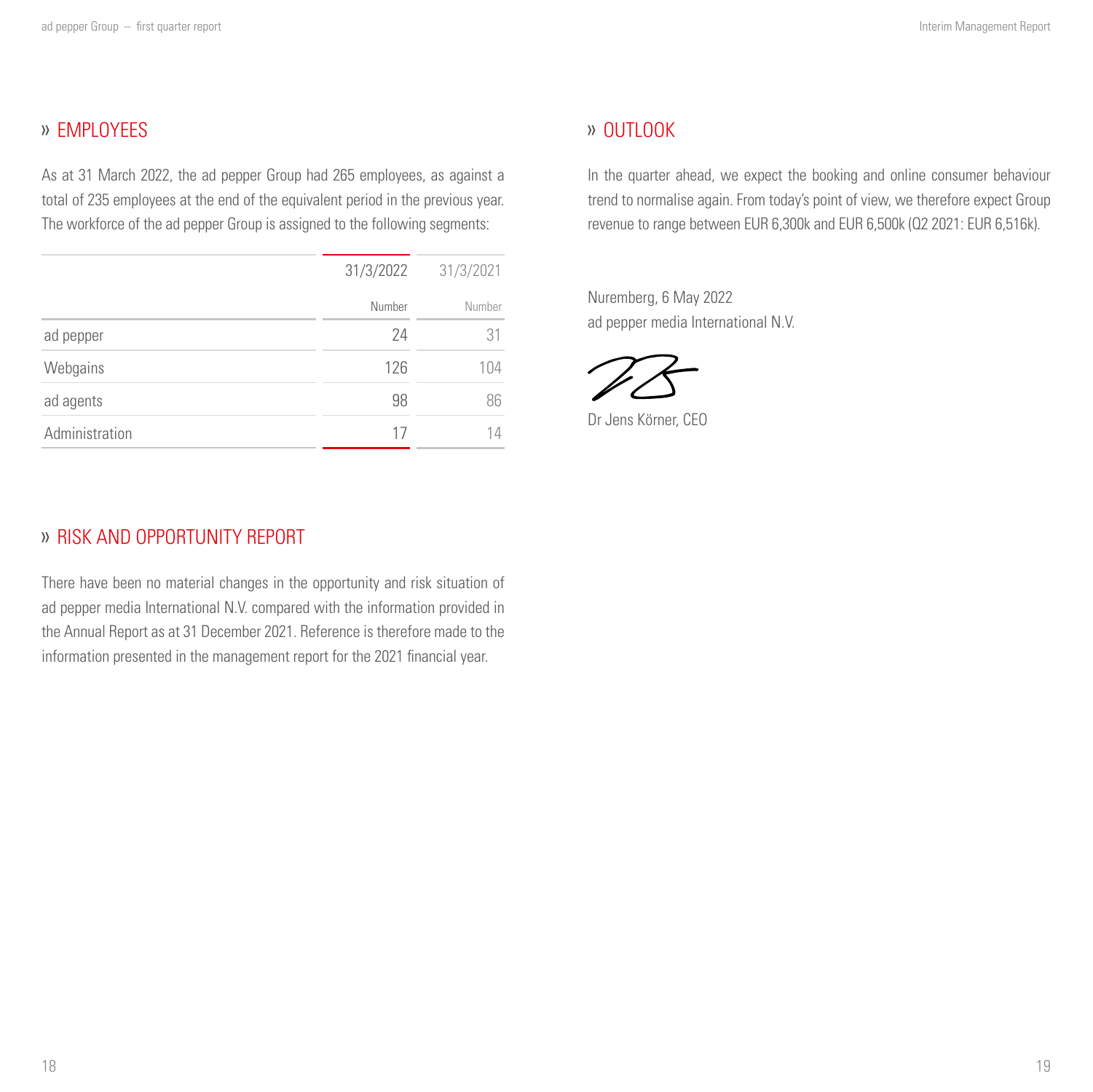# <span id="page-10-0"></span>CONSOLIDATED INCOME STATEMENT

|                                                                                                                 | Q1 2022       | 01 2021       |
|-----------------------------------------------------------------------------------------------------------------|---------------|---------------|
|                                                                                                                 | kEUR          | kEUR          |
| Gross sales <sup>1</sup>                                                                                        | 23,215        | 28,108        |
| Media cost <sup>2</sup>                                                                                         | $-17,344$     | $-21,224$     |
| Revenue <sup>3</sup>                                                                                            | 5,871         | 6,884         |
| Cost of sales                                                                                                   | $-262$        | $-247$        |
| <b>Gross profit</b>                                                                                             | 5,609         | 6,638         |
| Selling and marketing expenses                                                                                  | $-4,155$      | $-3,735$      |
| General and administrative expenses                                                                             | $-1,866$      | $-1,938$      |
| Other operating income                                                                                          | 354           | 178           |
| Other operating expenses                                                                                        | $-170$        | $-133$        |
| <b>Operating profit</b>                                                                                         | $-228$        | 1,010         |
| Financial income                                                                                                | 19            | 6             |
| Financial expenses                                                                                              | $-300$        | $-36$         |
| <b>Income before taxes</b>                                                                                      | $-509$        | 980           |
| Income taxes                                                                                                    | $-108$        | $-134$        |
| <b>Net income</b>                                                                                               | $-617$        | 846           |
| Attributable to shareholders of the parent company                                                              | $-742$        | 686           |
| Attributable to non-controlling interests                                                                       | 125           | 160           |
| Basic earnings per share on net income for the year<br>attributable to shareholders of the parent company (EUR) | $-0.04$       | 0.03          |
| Diluted earnings per share on net income for the year                                                           |               |               |
| attributable to shareholders of the parent company (EUR)                                                        | $-0.04$       | 0.03          |
|                                                                                                                 | No. of shares | No. of shares |
| Weighted average number of shares outstanding (basic)                                                           | 20,341,211    | 20,829,275    |
| Weighted average number of shares outstanding (diluted)                                                         | 20,485,613    | 21,122,209    |

1 Gross sales represents the total amount billed and billable to clients by the Group, net of discounts, VAT and other sales-related taxes. Disclosure of gross revenue information is not required under IFRS; however, it is voluntarily disclosed in the Consolidated Income Statement since management has concluded that the information is useful for users of the financial statements.

2 Media costs relate to payments made to suppliers of ad inventory (commonly referred to as media buys and publishers). Disclosure of media cost information is not required under IFRS; however, it is voluntarily disclosed in the Consolidated Income Statement since management has concluded that the information is useful for users of the financial statements.

3 Revenue is defined pursuant to IFRS 15.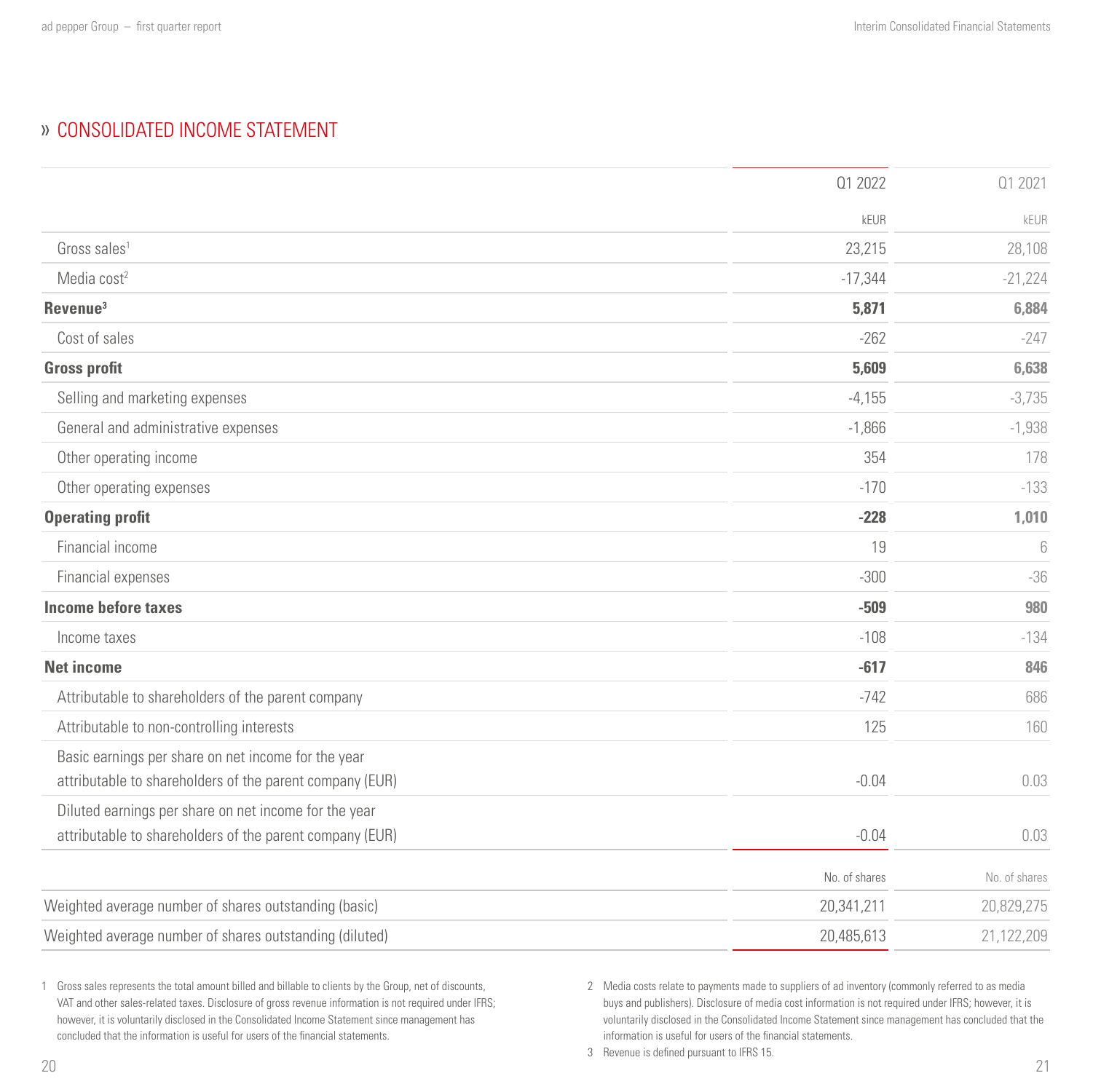## <span id="page-11-0"></span>» CONSOLIDATED STATEMENT OF COMPREHENSIVE INCOME

|                                                                | 01 2022 | 01 2021 |
|----------------------------------------------------------------|---------|---------|
|                                                                | kEUR    | kEUR    |
| <b>Net income</b>                                              | $-617$  | 846     |
| Other comprehensive income                                     |         |         |
| Items that may be reclassified subsequently to profit or loss: |         |         |
| Currency translation differences                               |         | 186     |
| Revaluation of listed debt securities                          | $-4$    | $-3$    |
| Other comprehensive income                                     | $-3$    | 183     |
| <b>Total comprehensive income</b>                              | $-620$  | 1,029   |
| Attributable to non-controlling interests                      | 125     | 160     |
| Attributable to shareholders of the parent company             | $-745$  | 869     |
|                                                                |         |         |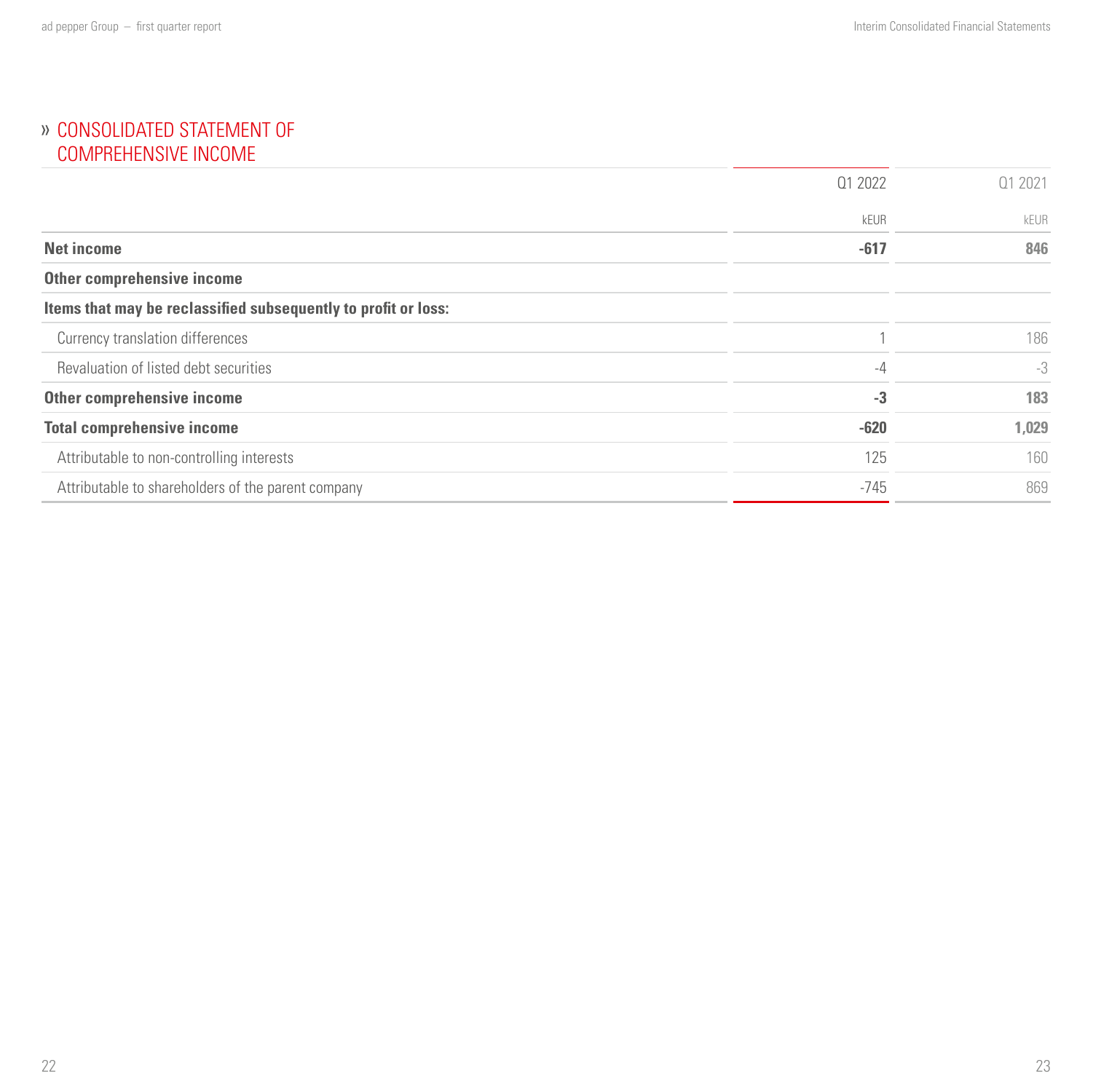## <span id="page-12-0"></span> CONSOLIDATED STATEMENT OF FINANCIAL POSITION – ASSETS

|                                       | 31/3/2022 | 31/12/2021 |
|---------------------------------------|-----------|------------|
|                                       | kEUR      | kEUR       |
| <b>Non-current assets</b>             |           |            |
| Intangible assets                     | 550       | 628        |
| Property, plant, and equipment        | 286       | 346        |
| Right-of-use assets                   | 1,103     | 1,177      |
| Listed debt and marketable securities | 2,785     | 3,057      |
| Other financial assets                | 506       | 391        |
| <b>Total non-current assets</b>       | 5,230     | 5,599      |
| <b>Current assets</b>                 |           |            |
| Trade receivables                     | 15,530    | 19,319     |
| Other receivables                     | 420       | 398        |
| Income tax receivables                | 354       | 306        |
| Other financial assets                | 32        | 26         |
| Cash and cash equivalents             | 17,695    | 20,704     |
| <b>Total current assets</b>           | 34,031    | 40,753     |
| <b>Total assets</b>                   | 39,261    | 46,352     |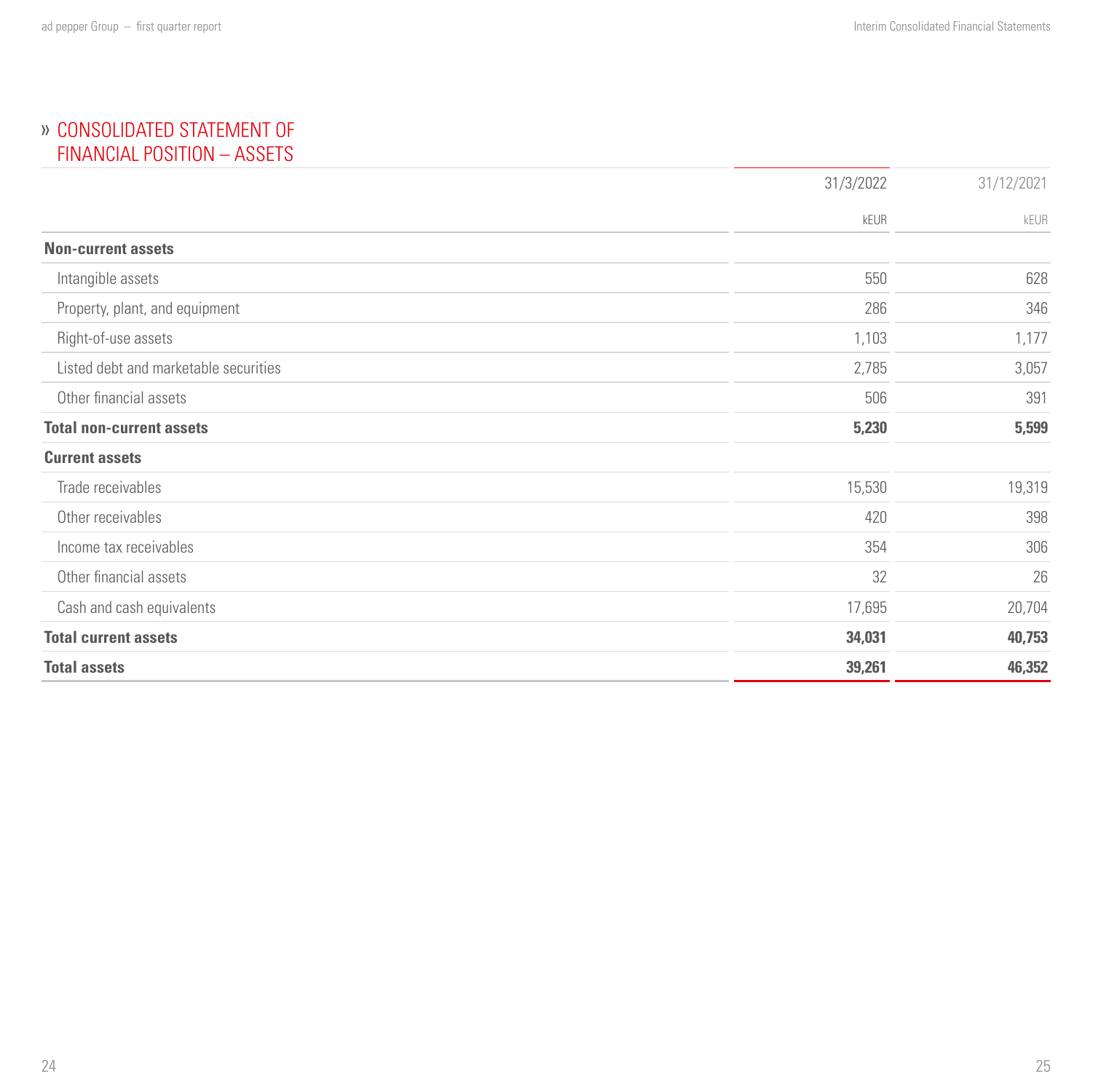## CONSOLIDATED STATEMENT OF FINANCIAL POSITION – EQUITY AND LIABILITIES

|                                                           | 31/3/2022 | 31/12/2021 |
|-----------------------------------------------------------|-----------|------------|
|                                                           | kEUR      | kEUR       |
| Equity attributable to shareholders of the parent company |           |            |
| Issued capital*                                           | 1,075     | 1,075      |
| Share premium                                             | 63,782    | 63,782     |
| Reserves                                                  | $-48,109$ | $-46,182$  |
| <b>Total</b>                                              | 16,748    | 18,675     |
| Non-controlling interests                                 | 1,538     | 1,413      |
| <b>Total equity</b>                                       | 18,286    | 20,088     |
| <b>Non-current liabilities</b>                            |           |            |
| Deferred tax liabilities                                  | 81        | 81         |
| Other liabilities                                         | 818       | 865        |
| <b>Total non-current liabilities</b>                      | 899       | 946        |
| <b>Current liabilities</b>                                |           |            |
| Trade payables                                            | 16,865    | 20,247     |
| Contract liabilities                                      | 468       | 446        |
| Other liabilities                                         | 1,133     | 2,286      |
| Other financial liabilities                               | 771       | 1,609      |
| Income tax liabilities                                    | 839       | 730        |
| <b>Total current liabilities</b>                          | 20,076    | 25,318     |
| <b>Total liabilities</b>                                  | 20,975    | 26,264     |
| <b>Total equity and liabilities</b>                       | 39,261    | 46,352     |

\*The authorized share capital amounts to EUR 4,000,000 divided into 80,000,000 shares with a par value of EUR 0.05 each, of which 21,500,000 are issued and 20,257,892 shares were floating at 31 March 2022 (31 December 2021: 20,491,197).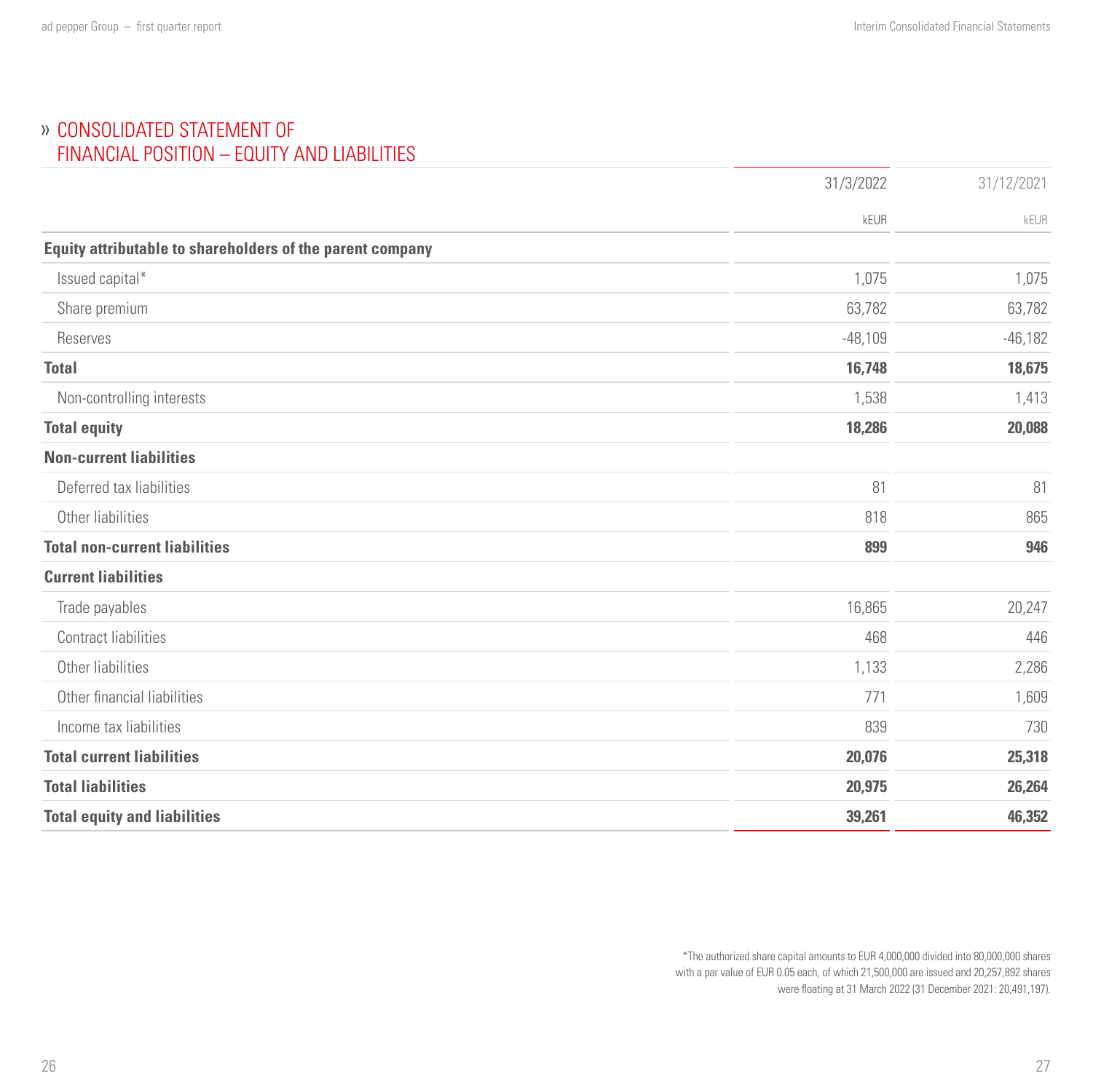# <span id="page-14-0"></span>CONSOLIDATED STATEMENT OF CASH FLOWS – 1 / 2

|                                                                  | $1/1 - 31/3/2022$ | $1/1 - 31/3/2021$ |
|------------------------------------------------------------------|-------------------|-------------------|
|                                                                  | <b>kEUR</b>       | kEUR              |
| <b>Net income</b>                                                | $-617$            | 846               |
| <b>Adjustments for:</b>                                          |                   |                   |
| Depreciation of property, plant and equipment and                |                   |                   |
| right-of-use assets, and amortisation of intangible assets       | 261               | 296               |
| Gain/loss on sale of fixed assets                                | 54                | $\theta$          |
| Share-based compensation                                         | 50                | 86                |
| Other financial income and financial expenses                    | 281               | 30                |
| Income taxes                                                     | 108               | 134               |
| Income from the release of accrued liabilities                   | $-333$            | $-161$            |
| Other non-cash income and expenses                               | 306               | $-59$             |
| Cash settlement of stock option plans*                           | $\theta$          | $-343$            |
| <b>Gross cash flow</b>                                           | 110               | 830               |
| Change in trade receivables                                      | 3,716             | 3,353             |
| Change in other assets                                           | $-411$            | $-87$             |
| Change in trade payables                                         | $-3,059$          | 58                |
| Change in other liabilities                                      | $-1.897$          | $-1,920$          |
| Income tax paid                                                  | $-45$             | $-45$             |
| Interest received                                                | 19                | 5                 |
| Interest paid                                                    | $-32$             | $-36$             |
| Net cash flow from/used in operating activities                  | $-1,599$          | 2,158             |
| Purchase of intangible assets and property, plant, and equipment | -54               | $-21$             |
| Net cash flow from/used in investing activities                  | $-54$             | $-21$             |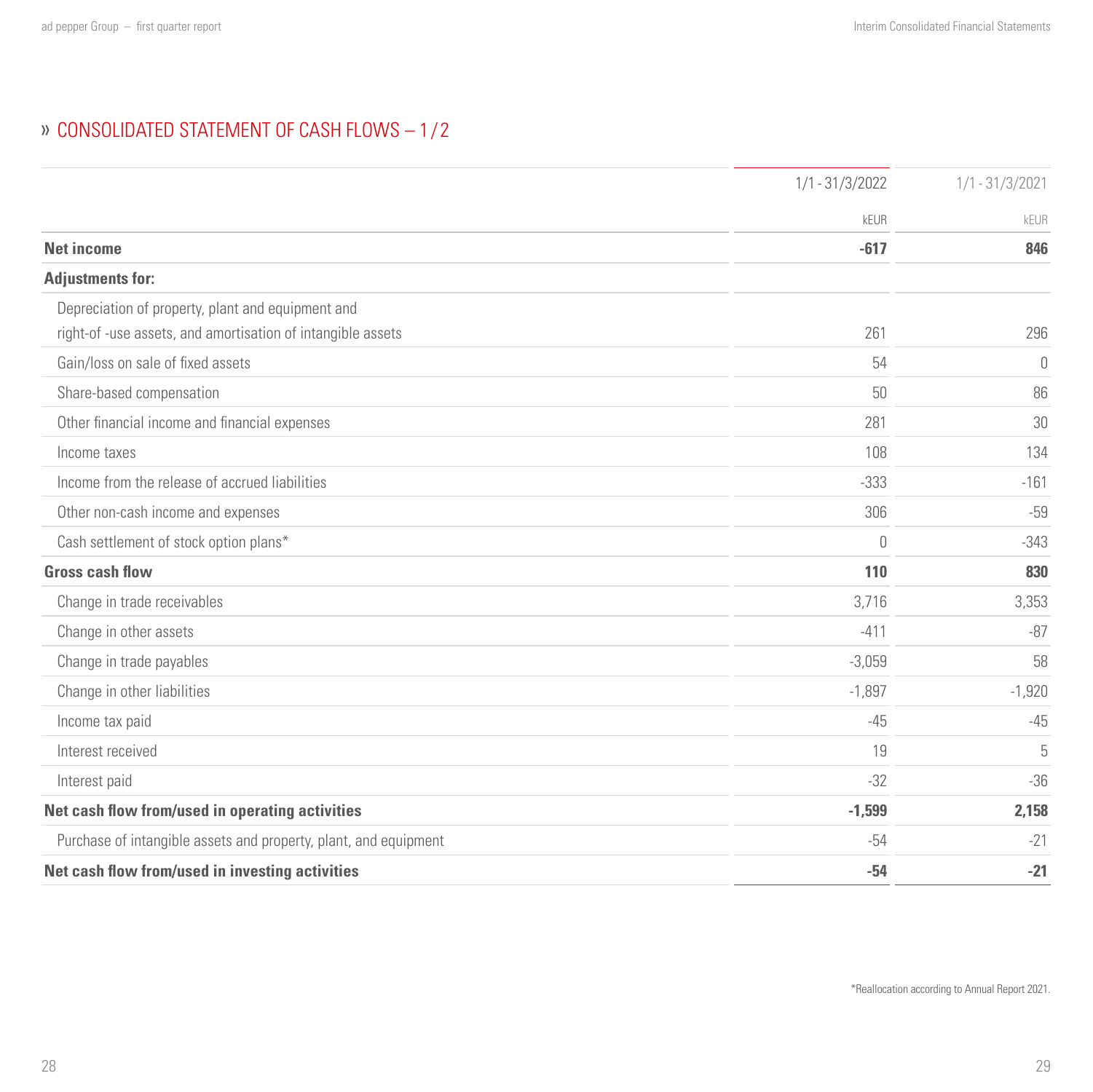# » CONSOLIDATED STATEMENT OF CASH FLOWS - 2/2

|                                                       | $1/1 - 31/3/2022$ | $1/1 - 31/3/2021$ |  |
|-------------------------------------------------------|-------------------|-------------------|--|
|                                                       | kEUR              | kEUR              |  |
| Payment of lease liabilities                          | $-125$            | $-186$            |  |
| Purchase of treasury shares                           | $-1,232$          | $-1,073$          |  |
| Net cash flow from/used in financing activities       | $-1,357$          | $-1,259$          |  |
| Net increase/decrease in cash and cash equivalents    | $-3,010$          | 878               |  |
| Cash and cash equivalents at beginning of period      | 20,704            | 24,330            |  |
| Effect of exchange rates on cash and cash equivalents |                   | 186               |  |
| Cash and cash equivalents at end of period            | 17.695            | 25.394            |  |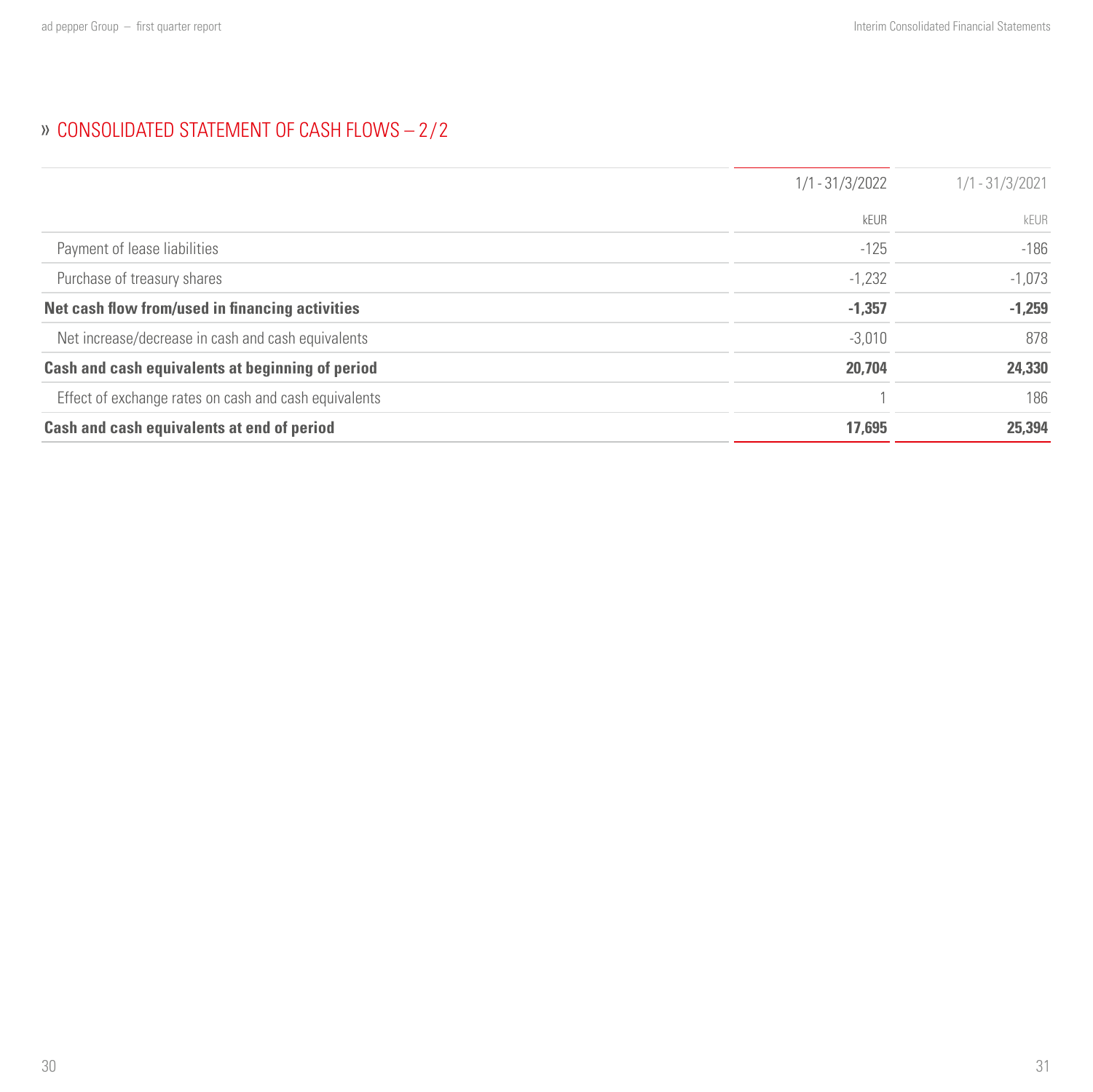## <span id="page-16-0"></span>CONSOLIDATED STATEMENT OF CHANGES IN EQUITY 2022

|                                               | Balance at | Profit for | Other       | Total       | Share-based | Purchase    | Cash       | Balance at |
|-----------------------------------------------|------------|------------|-------------|-------------|-------------|-------------|------------|------------|
|                                               |            |            |             |             |             |             |            |            |
|                                               | 1/1/2022   | the period | comprehen-  | comprehen-  | payment     | of treasury | settlement | 31/3/2022  |
|                                               |            |            | sive income | sive income |             | shares      | of SOP's   |            |
| <b>Issued capital (kEUR)</b>                  | 1,075      | $\bf{0}$   | 0           | 0           | 0           | 0           | $\bf{0}$   | 1,075      |
| <b>Share premium (kEUR)</b>                   | 63,782     | 0          | 0           | 0           | $\bf{0}$    | $\bf{0}$    | 0          | 63,782     |
| <b>Reserves</b>                               |            |            |             |             |             |             |            |            |
| Treasury reserve (kEUR)                       | $-4,906$   | $\theta$   | 0           | $\theta$    | $\theta$    | $-1,232$    | 0          | $-6,138$   |
| For employee stock option plans (kEUR)        | 2,827      | $\theta$   | 0           | $\theta$    | 50          | $\theta$    | 0          | 2,877      |
| Accumulated deficit (kEUR)                    | $-42,962$  | $-742$     | 0           | $-742$      | $\theta$    | $\theta$    | 0          | $-43,704$  |
| Currency translation differences (kEUR)       | $-1,153$   | $\theta$   |             |             | 0           | $\theta$    | 0          | $-1,152$   |
| Revaluation of listed debt securities (kEUR)  | 12         | $\theta$   | $-4$        | $-4$        | $\theta$    | $\theta$    | 0          | 8          |
| <b>Subtotal reserves (kEUR)</b>               | $-46,182$  | $-742$     | $-3$        | $-745$      | 50          | $-1,232$    | $\bf{0}$   | $-48,109$  |
| <b>Equity attributable to shareholders of</b> |            |            |             |             |             |             |            |            |
| ad pepper media International N.V. (kEUR)     | 18,675     | $-742$     | $-3$        | $-745$      | 50          | $-1,232$    | 0          | 16,748     |
| Non-controlling interests (kEUR)              | 1,413      | 125        | $\bigcap$   | 125         | $\theta$    | $\theta$    | 0          | 1,538      |
| <b>Total equity (kEUR)</b>                    | 20,088     | $-617$     | $-3$        | $-620$      | 50          | $-1,232$    | 0          | 18,286     |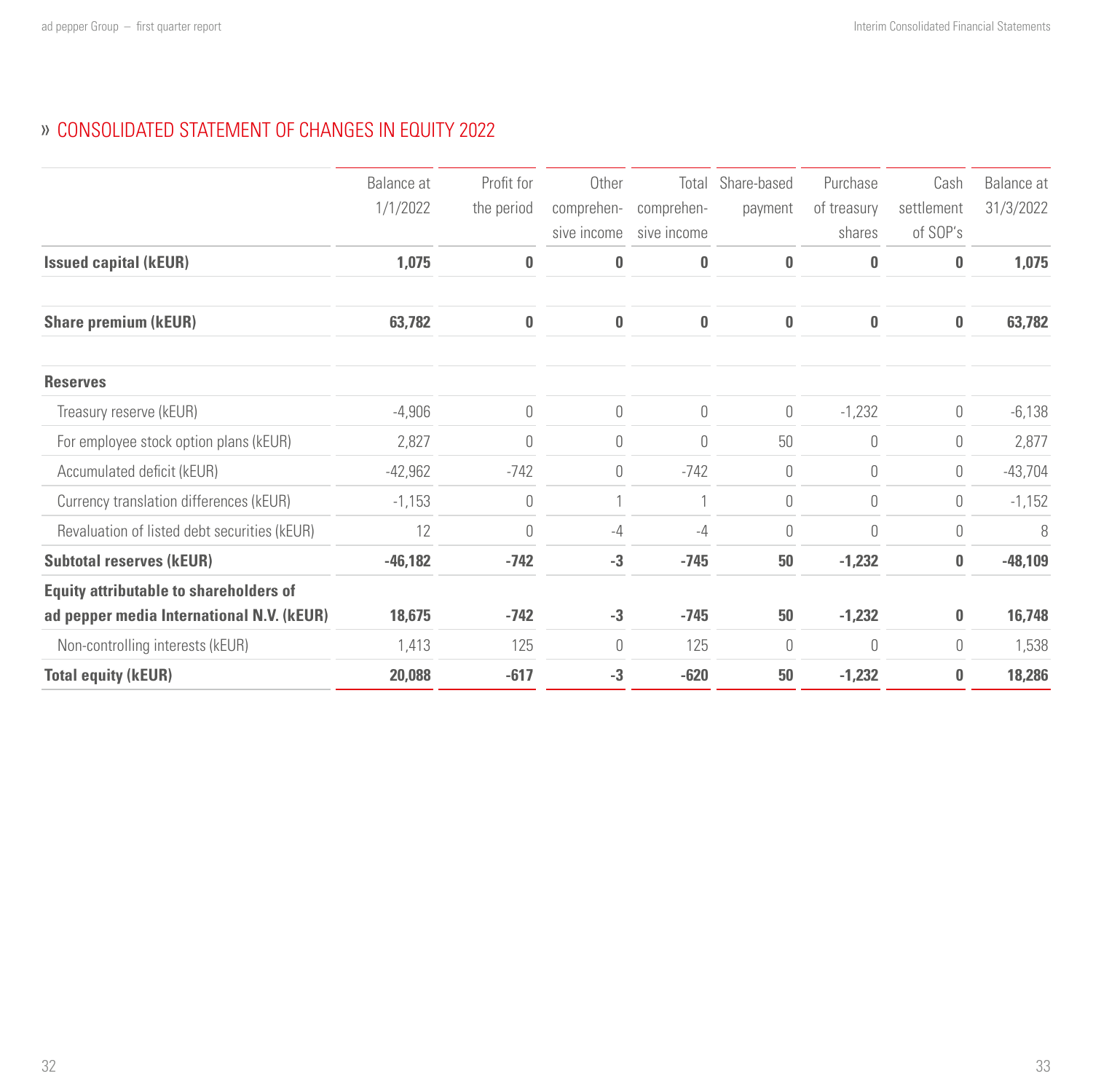# CONSOLIDATED STATEMENT OF CHANGES IN EQUITY 2021

|                                               | Balance at<br>1/1/2021 | Profit for<br>the period        | Other<br>comprehen-<br>sive income | Total<br>comprehen-<br>sive income | Share-based<br>payment               | Purchase<br>of treasury<br>shares | Cash<br>settlement<br>of SOP's | Balance at<br>31/3/2021 |
|-----------------------------------------------|------------------------|---------------------------------|------------------------------------|------------------------------------|--------------------------------------|-----------------------------------|--------------------------------|-------------------------|
| <b>Issued capital (kEUR)</b>                  | 1,075                  | $\bf{0}$                        | 0                                  | 0                                  | $\bf{0}$                             | $\bf{0}$                          | 0                              | 1,075                   |
| <b>Share premium (kEUR)</b>                   | 63,782                 | $\bf{0}$                        | 0                                  | 0                                  | $\bf{0}$                             | $\mathbf{0}$                      | 0                              | 63,782                  |
| <b>Reserves</b>                               |                        |                                 |                                    |                                    |                                      |                                   |                                |                         |
| Treasury reserve (kEUR)                       | $-2,417$               | $\theta$                        | $\bigcap$                          | $\overline{0}$                     | $\begin{matrix} 0 \\ 0 \end{matrix}$ | $-1,073$                          | $-343$                         | $-3,833$                |
| For employee stock option plans (kEUR)        | 2,663                  | $\begin{matrix} 0 \end{matrix}$ | 0                                  | $\overline{0}$                     | 86                                   | $\cup$                            | 0                              | 2,749                   |
| Accumulated deficit (kEUR)                    | $-44,051$              | 686                             | 0                                  | 686                                | $\theta$                             | $\mathbf{0}$                      | 0                              | $-43,365$               |
| Currency translation differences (kEUR)       | $-1,389$               | $\theta$                        | 186                                | 186                                | $\theta$                             | $\cup$                            | 0                              | $-1,203$                |
| Revaluation of listed debt securities (kEUR)  | 18                     | $\theta$                        | -3                                 | -3                                 | $\theta$                             | $\cup$                            | 0                              | 15                      |
| <b>Subtotal reserves (kEUR)</b>               | $-45,176$              | 686                             | 183                                | 869                                | 86                                   | $-1,073$                          | $-343$                         | $-45,637$               |
| <b>Equity attributable to shareholders of</b> |                        |                                 |                                    |                                    |                                      |                                   |                                |                         |
| ad pepper media International N.V. (kEUR)     | 19,681                 | 686                             | 183                                | 869                                | 86                                   | $-1,073$                          | $-343$                         | 19,220                  |
| Non-controlling interests (kEUR)              | 1,157                  | 160                             | $\bigcap$                          | 160                                | $\cup$                               | $\theta$                          | 0                              | 1,317                   |
| <b>Total equity (kEUR)</b>                    | 20,838                 | 846                             | 183                                | 1,029                              | 86                                   | $-1,073$                          | $-343$                         | 20,537                  |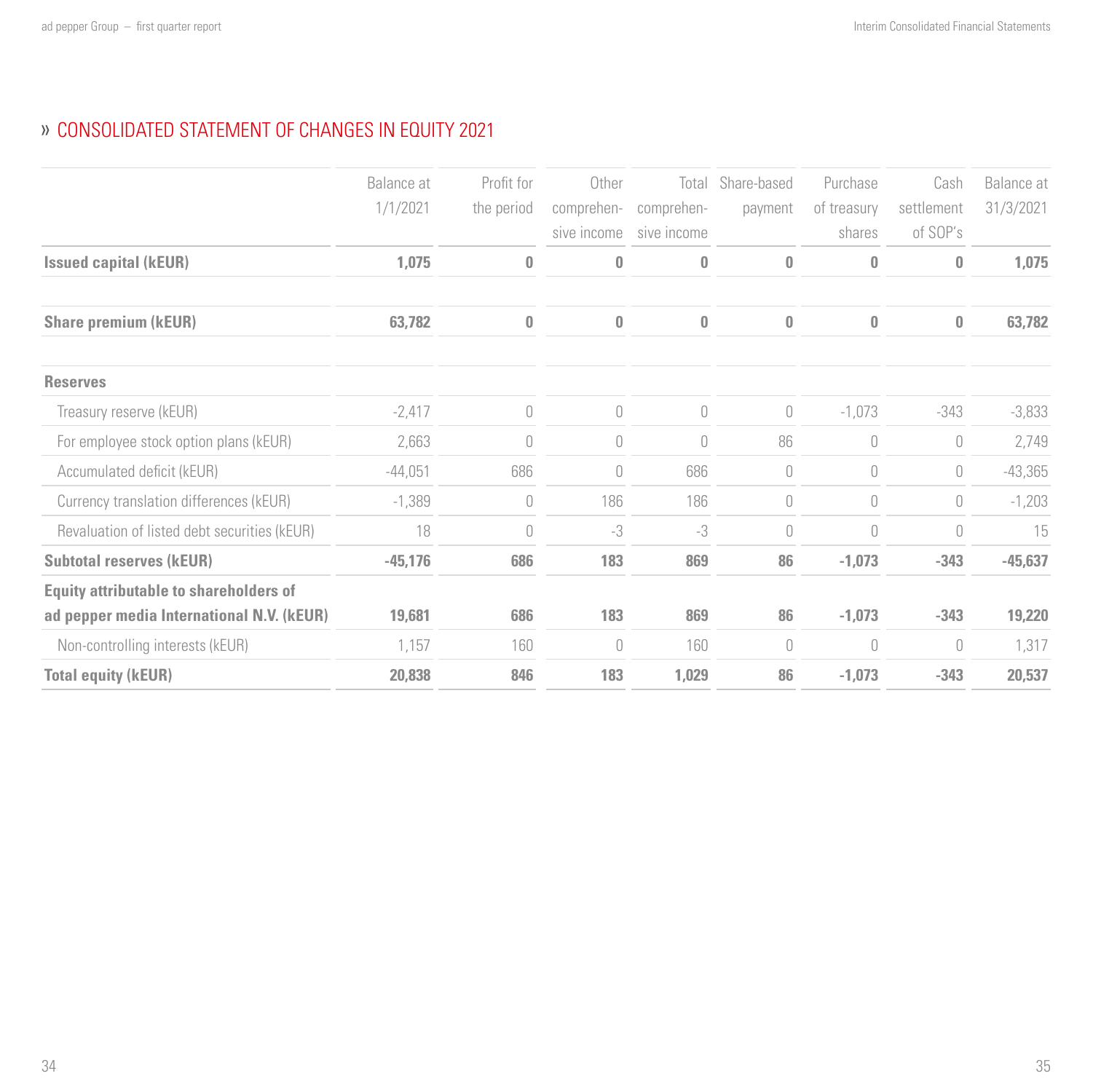# <span id="page-18-0"></span>» SELECTED EXPLANATORY NOTES

Consolidated segment information (IFRS)

| 01 2022                                             | ad pepper | Webgains | ad agents      | admin    | Intersegment<br>elimination | Group    |
|-----------------------------------------------------|-----------|----------|----------------|----------|-----------------------------|----------|
|                                                     | kEUR      | kEUR     | kEUR           | kEUR     | kEUR                        | kEUR     |
| <b>Gross sales</b>                                  | 1,481     | 16,216   | 5,518          | $\bf{0}$ | 0                           | 23,215   |
| <b>Revenue</b>                                      | 714       | 3,231    | 1,926          | 59       | $-59$                       | 5,871    |
| Thereof external                                    | 714       | 3,231    | 1,926          | 0        | $\theta$                    | 5,871    |
| Thereof intersegment                                | $\theta$  | 0        | 0              | 59       | $-59$                       | 0        |
| <b>Gross profit</b>                                 | 635       | 3,055    | 1,860          | 59       | $\bf{0}$                    | 5,609    |
| Expenses (including cost of sales) and other income | $-716$    | $-3,197$ | $-1,743$       | $-502$   | 59                          | $-6,099$ |
| Thereof depreciation and amortisation               | $-36$     | $-99$    | $-67$          | $-59$    | $\theta$                    | $-261$   |
| Thereof other non-cash expenses                     | $\theta$  | $-96$    | 0              | 0        | $\theta$                    | $-96$    |
| Thereof other non-cash income                       | 11        | 370      | $\overline{2}$ | 8        | $\theta$                    | 391      |
| <b>EBITDA</b>                                       | 34        | 133      | 250            | $-384$   | $\bf{0}$                    | 33       |
| <b>Operating profit</b>                             | $-2$      | 34       | 183            | $-443$   | $\bf{0}$                    | $-228$   |
| Financial income                                    | $\theta$  | 0        | $\overline{0}$ | 20       | $-1$                        | 19       |
| Financial expenses                                  | $-3$      | $-10$    | $-5$           | $-283$   |                             | $-300$   |
| Income taxes                                        | $-24$     | $-43$    | $-41$          | 0        | $\theta$                    | $-108$   |
| Net income for the period                           | $-29$     | $-19$    | 137            | $-706$   | $\bf{0}$                    | $-617$   |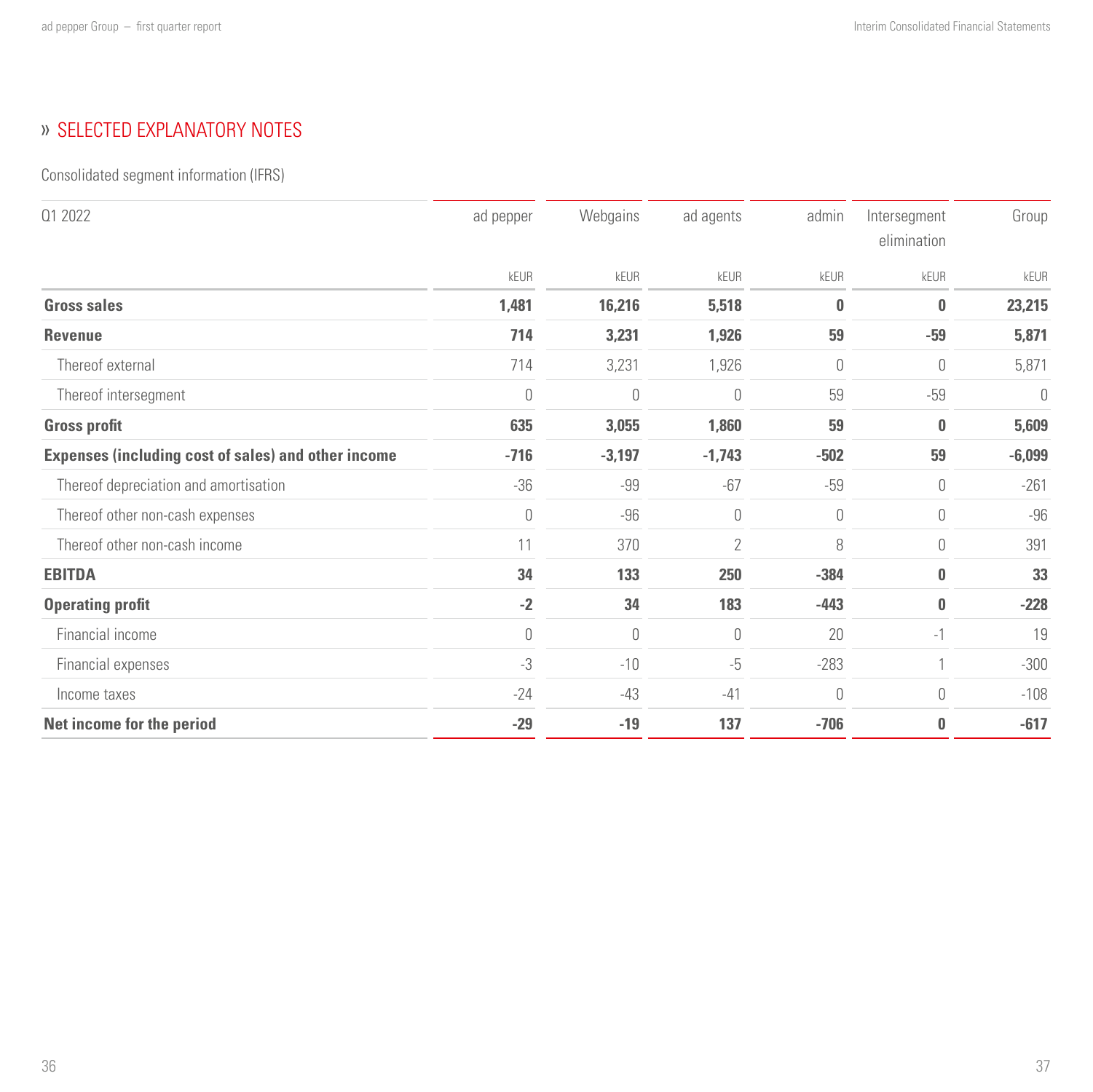## Consolidated segment information (IFRS)

| 01 2021                                             | ad pepper | Webgains | ad agents                            | admin    | Intersegment<br>elimination          | Group    |
|-----------------------------------------------------|-----------|----------|--------------------------------------|----------|--------------------------------------|----------|
|                                                     | kEUR      | kEUR     | kEUR                                 | kEUR     | kEUR                                 | kEUR     |
| Gross sales                                         | 2,482     | 20,043   | 5,584                                | 0        | 0                                    | 28,108   |
| Revenue                                             | 1,234     | 3,888    | 1,763                                | 99       | $-100$                               | 6,884    |
| Thereof external                                    | 1,234     | 3,888    | 1,762                                | 0        | $\theta$                             | 6,884    |
| Thereof intersegment                                | $\theta$  | 0        |                                      | 99       | $-100$                               | 0        |
| <b>Gross profit</b>                                 | 1,105     | 3,710    | 1,724                                | 99       | $-1$                                 | 6,638    |
| Expenses (including cost of sales) and other income | $-742$    | $-2,974$ | $-1,574$                             | $-684$   | 99                                   | $-5,875$ |
| Thereof depreciation and amortisation               | $-42$     | $-123$   | -61                                  | $-71$    | $\theta$                             | $-296$   |
| Thereof other non-cash expenses                     | $-13$     | $-37$    | $\begin{matrix} 0 \\ 0 \end{matrix}$ | 0        | $\theta$                             | $-50$    |
| Thereof other non-cash income                       | 72        | 180      | 6                                    | 11       | $\begin{matrix} 0 \\ 0 \end{matrix}$ | 269      |
| <b>EBITDA</b>                                       | 534       | 1,037    | 250                                  | $-514$   | $-1$                                 | 1,306    |
| <b>Operating profit</b>                             | 492       | 914      | 189                                  | $-584$   | $-1$                                 | 1,010    |
| Financial income                                    | $\theta$  | 6        | $\overline{0}$                       | 0        | $\cup$                               | 6        |
| Financial expenses                                  | $-4$      | $-7$     | -6                                   | $-19$    | $\overline{0}$                       | $-36$    |
| Income taxes                                        | $-54$     | $-43$    | $-37$                                | $\theta$ | $\overline{0}$                       | $-134$   |
| Net income for the period                           | 435       | 869      | 146                                  | $-603$   | $-1$                                 | 846      |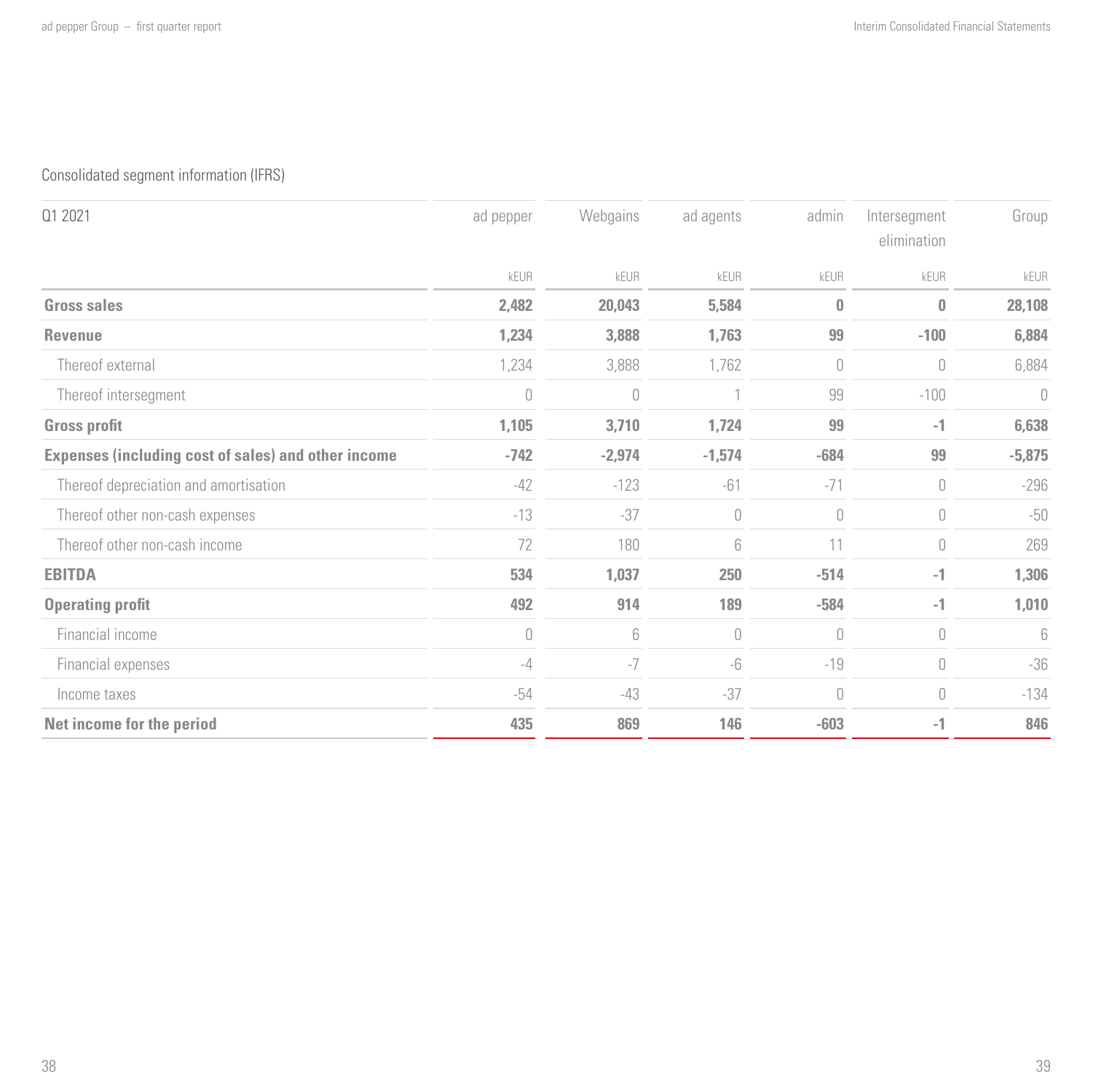#### **1. Basis for the preparation of the Interim Financial Statements**

The current condensed interim consolidated financial statements of ad pepper media International N.V. were prepared according to the provisions of the International Financial Reporting Standards IFRS as applicable on the closing date, and are presented in euros (EUR). The comparative figures from the previous year were determined according to the same principles and adjusted where necessary. The quarter-end financial statements meet the requirements of IAS 34. The condensed consolidated interim financial statements do not include all of the information required for the full annual financial statements and should therefore be read in conjunction with the consolidated Annual Report for the year ended 31 December 2021.

The consolidated interim financial statements as at 31 March 2022 were authorised for issue by the Board of Directors on 6 May 2022.

## **2. Accounting principles**

The accounting policies adopted in the preparation of the interim condensed consolidated financial statements are consistent with those followed in the preparation of the Group's annual consolidated financial statements for the year ended 31 December 2021 except for the adoption of new standards effective from 1 January 2022. The Group has not prematurely adopted any other standard, interpretation or amendment that has been issued but is not yet effective.

#### **New standards, interpretations and amendments:**

The following amendments to standards apply for the first time in 2022, but do not have an impact on the interim condensed consolidated financial statements of the Group.

#### Amendments to IFRS 3 Business Combinations

With amendments to IFRS 3, the IASB updated an outdated reference without significantly changing its requirements.

#### Amendments to IAS 16 Property, Plant and Equipment – Proceeds before Intended Use

The amendment prohibits deducting from the cost of an item of property, plant and equipment any proceeds from selling items produced while bringing that asset to the location and condition necessary for it to be capable of operating in the manner intended by the management. The amendment will have no impact on the consolidated financial statements of the Group.

#### Amendments to IAS 37 Provisions,

#### Contingent Liabilities and Contingent Assets

The amendments specify that the "cost of fulfilling" a contract comprises the "costs that relate directly to the contract". The amendment will have no impact on the consolidated financial statements of the Group.

#### Annual Improvements 2018-2020

This cycle contains amendments to IFRS 1 – Subsidiary as a first-time adopter, IFRS 9 – Fees in the "10 per cent" test for derecognition of financial liabilities, IFRS 16 - Lease incentives and IAS 41 – Taxation in fair value measurement. None of the minor changes will have an impact on the consolidated financial statements of the Group.

#### Amendments to IFRS 16 Leases:

#### COVID-19-Related Rent Concessions beyond 30 June 2021

The amendment extends, by one year, the May 2020 amendment that provides lessees with an exemption from assessing whether a COVID-19-related rent concession is a lease modification. The amendment will most likely have no impact on the consolidated financial statements of the Group.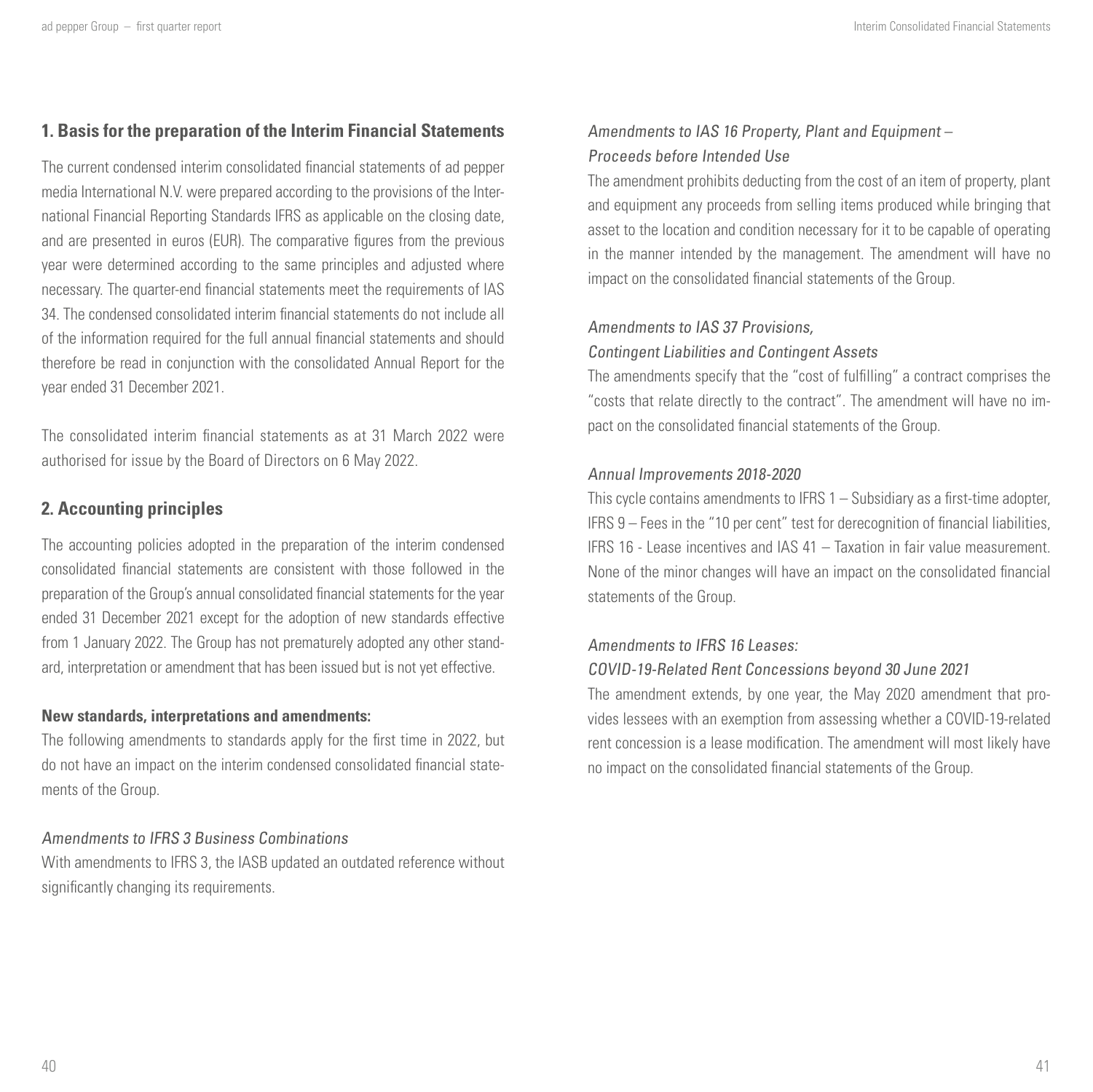## **3. Consolidated Group**

The entities included in consolidation are as follows:

| <b>Entity</b>                                  | 31/3/2022 | 31/3/2021 |
|------------------------------------------------|-----------|-----------|
|                                                | percent   | percent   |
| ad pepper media GmbH, Nuremberg, Germany       | 100       | 100       |
| Webgains GmbH, Nuremberg, Germany              | 100       | 100       |
| ad pepper media France S.A.R.L., Paris, France | 100       | 100       |
| ad pepper media Spain S.A., Madrid, Spain      | 65        | 65        |
| Webgains S.L., Madrid, Spain                   | 65        | 65        |
| ad pepper media USA LLC, New York, USA         | 100       | 100       |
| Webgains Ltd, London, United Kingdom           | 100       | 100       |
| ad agents GmbH, Herrenberg, Germany            | 60        | 60        |
| ad agents AG, Pontresina, Switzerland          | 60        | 60        |
| Webgains Italy S.R.L., Italy, Milan            | 100       | 100       |
| Webgains B.V., Amsterdam, Netherlands*         | 100       | Π         |
|                                                |           |           |

\*Incorporation: 18 November 2021.

## **4. Notes to the Interim Financial Statements**

## **Revenue from contracts with customers**

Set out below is a disaggregation of the Group's revenue from the contracts with customers:

|                             | For the three months ended 31 March 2022 |          |           |       |
|-----------------------------|------------------------------------------|----------|-----------|-------|
| Segments                    | ad pepper                                | Webgains | ad agents | Total |
| <b>Geographical markets</b> |                                          |          |           |       |
| Germany                     | 337                                      | 679      | 1.548     | 2.564 |
| United Kingdom              | 0                                        | 1.973    |           | 1.973 |
| Spain                       | 377                                      | 432      |           | 809   |
| Other                       | 0                                        | 147      | 378       | 525   |
| <b>Total revenue</b>        | 714                                      | 3.231    | 1.926     | 5.871 |

| For the three months ended 31 March 2021 |                  |          |           |       |  |
|------------------------------------------|------------------|----------|-----------|-------|--|
| Segments                                 | ad pepper        | Webgains | ad agents | Total |  |
| <b>Geographical markets</b>              |                  |          |           |       |  |
| Germany                                  | 722              | 734      | 1,662     | 3.118 |  |
| United Kingdom                           | $\left( \right)$ | 2.653    |           | 2,653 |  |
| Spain                                    | 512              | 411      |           | 923   |  |
| Other                                    |                  | 90       | 100       | 190   |  |
| <b>Total revenue</b>                     | 1.234            | 3.888    | 1.761     | 6.884 |  |

Regarding results of operations, financial position and net assets, reference is made to the comments in the Interim Management Report.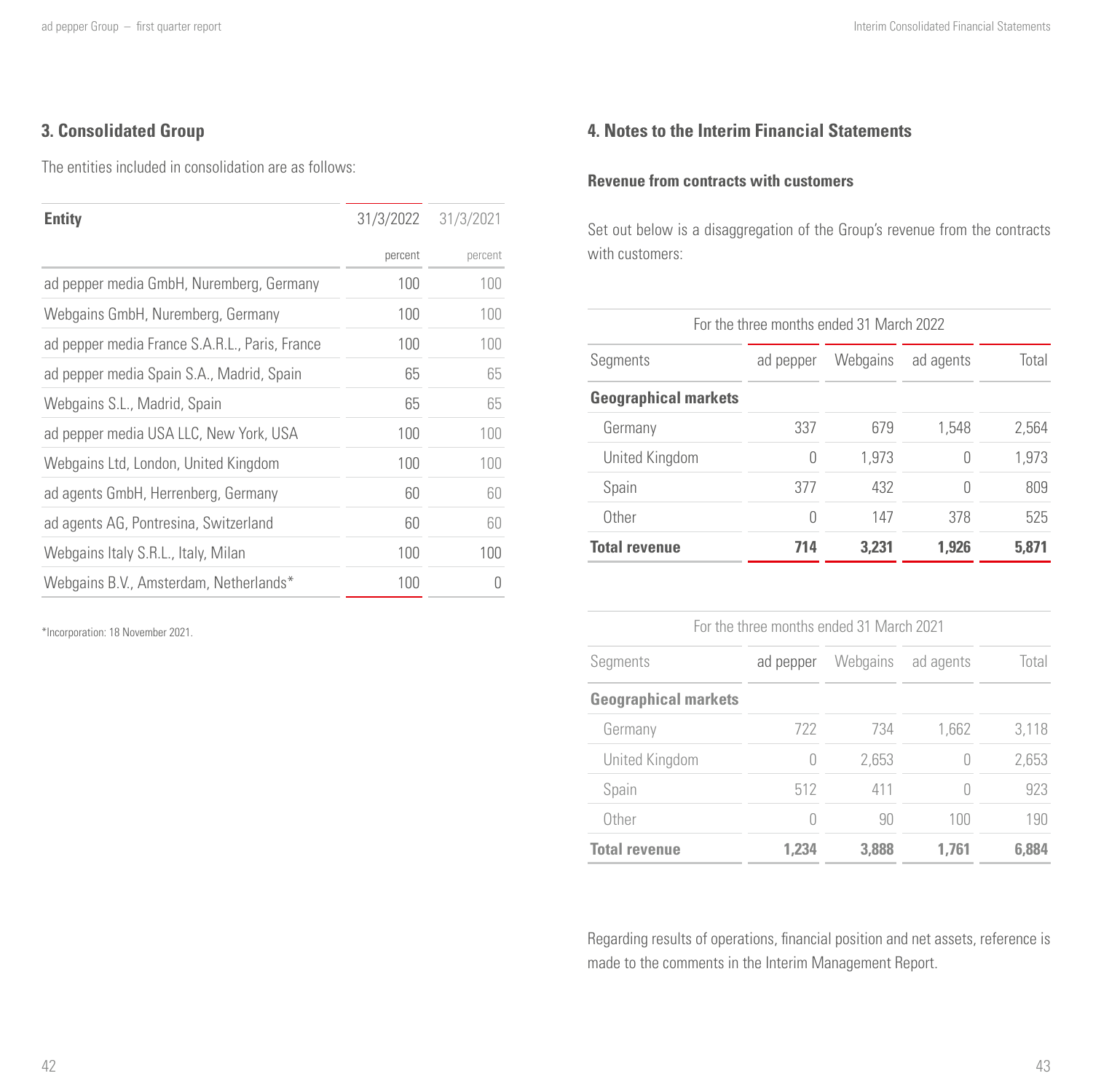## **The following one-off items affecting the income statement occurred in the period under review:**

Other operating income includes reversals of EUR 57k (Q1 2021: EUR 109k) of time barred claims and income of EUR 267k (Q1 2021: EUR 60k) from reversals of non-disbursed affiliate credits in the Webgains segment that are classified by the ad pepper Group as not being likely to be paid out.

The net foreign exchange loss amounts to EUR 19k, while a net foreign exchange loss of EUR 77k was posted in the equivalent prior year's period.

Write downs on receivables included in other operating expenses amount to EUR 96k (Q1 2021: EUR 48k).

#### **5. Segment reporting according to IFRS 8**

IFRS 8 requires an entity to report financial and descriptive information about its so-called "reportable segments". Reportable segments are either operating segments or aggregations of operating segments that meet specified criteria. Operating segments are components of an entity for which separate financial information is available that is evaluated regularly by the chief operating decision-maker for the purpose of allocating resources and assessing performance.

In general, financial information is required to be reported on the same basis as used internally to evaluate the operating segments (management approach). The information reported to the chief operating decision-maker for the purpose of resource allocation and assessment of segment performance is focused on the category of services delivered. For this reason, the Group reports segment information for the operating segments of "ad pepper" (lead, mail, banner), "Webgains" (affiliate marketing), "ad agents" (SEM / SEO), and for the non-operating "admin" (administration) segment. The accounting policies of the reportable segments correspond to the Group's accounting policies described in Note [2] of the consolidated Annual Report for the year ended 31 December 2021.

The segment results are measured by EBIT and EBITDA for each segment without differences to IFRS. The segment results thus calculated are reported to the chief operating decision-maker for the purpose of allocating resources and assessing segment performance.

The "dealing at arm's length" principle forms the basis of accounting for intersegment transactions.

#### **Geographical information**

The Group operates in three principal geographical areas – Germany, United Kingdom and Spain.

Information on segment assets is broken down by geographical location below. Non-current assets do not include financial instruments or deferred tax assets:

|                | Non-current assets |           |  |
|----------------|--------------------|-----------|--|
|                | 31/3/2022          | 31/3/2021 |  |
|                | kEUR               | kFUR      |  |
| Germany        | 1,031              | 1,554     |  |
| United Kingdom | 466                | 764       |  |
| Spain          | 307                | 185       |  |
| Other          | 135                | 4         |  |
| <b>Total</b>   | 1,939              | 2,507     |  |

In the first three months of 2022, there is no single customer who accounts for 10 percent or more of the Group's total revenue (Q1 2021: none).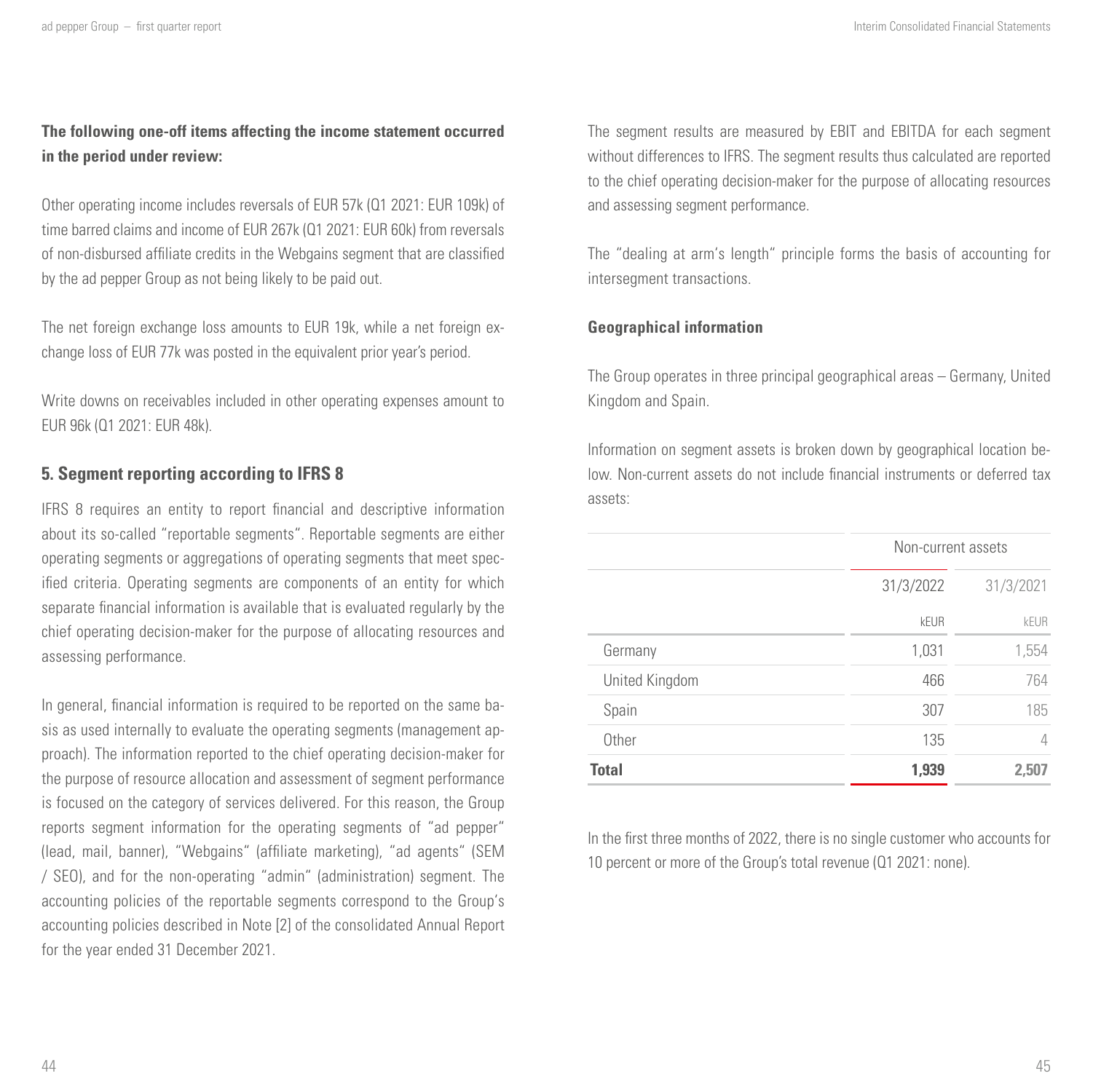## **6. Treasury stock**

#### **Acquisition of treasury stock**

By a shareholders' resolution dated 18 May 2021, the Board of Directors was authorised to repurchase treasury stock of up to 50 percent of the issued capital within the following 18 months. The Board of Directors made use of this authorisation on 2 August 2021 to repurchase up to a maximum of 500,000 of its own shares for a total maximum amount of up to EUR 3,000,000. The share buy-back took place between 1 September 2021 and 21 February 2022. 500,000 shares were bought back with a value of EUR 2,681,816 under this buy-back program, which concluded on 21 February 2022.

As at 31 March 2022, ad pepper media International N.V. held 1,242,128 treasury shares (31 March 2021: 767,915) at a nominal value of EUR 0.05 each, corresponding to 5.78 percent (31 March 2021: 3.57 percent) of the share capital. According to a shareholders' resolution, these shares can be used for stock option plans or the cancellation of shares.

#### **Sale of treasury stock**

No treasury shares were sold during the first three months of 2022 (Q1 2021: 0). No shares were sold under the stock option plans (Q1 2021: 2,400 shares). No equity settled stock options have been settled in cash in the first three months of 2022 (Q1 2021: 178,750).

#### **Number of shares outstanding**

The number of shares issued and outstanding as at 31 March 2022 totals 20,257,872 (31 March 2021: 20,732,085). Each share has a nominal value of EUR 0.05.

## **7. Seasonal influences on business operations**

The ad pepper Group is engaged in the field of online advertising in the broadest sense. Due to the seasonal character of the advertising industry, with its traditional focus on expenditure in the fourth quarter, revenue and, thus, operating profit are generally higher in the second half of the year.

## **8. Stock options and shareholdings**

As at 31 March 2022, a total of 617,500 stock options existed for current members of the Board of Directors, members of the Supervisory Board and employees. The exchange ratio for each of the stock options is one share per option. The exercise price is EUR 1.9751 (Supervisory Board) and EUR 3.50 (Board of Directors and employees).

|                             |           | Shares as at Options as at |
|-----------------------------|-----------|----------------------------|
|                             | 31/3/2022 | 31/3/2022                  |
| <b>Board of Directors</b>   |           |                            |
| Dr Jens Körner              |           | 187,500                    |
| <b>Supervisory Board</b>    |           |                            |
| Thomas Bauer                |           | 0                          |
| Dr Stephan Roppel           |           | 5.000                      |
| <b>Employees</b>            |           | 425,000                    |
| <b>Associated companies</b> |           |                            |
| EMA B.V.                    | 9,486,402 |                            |
| Euro Serve Media GmbH       | 556,163   |                            |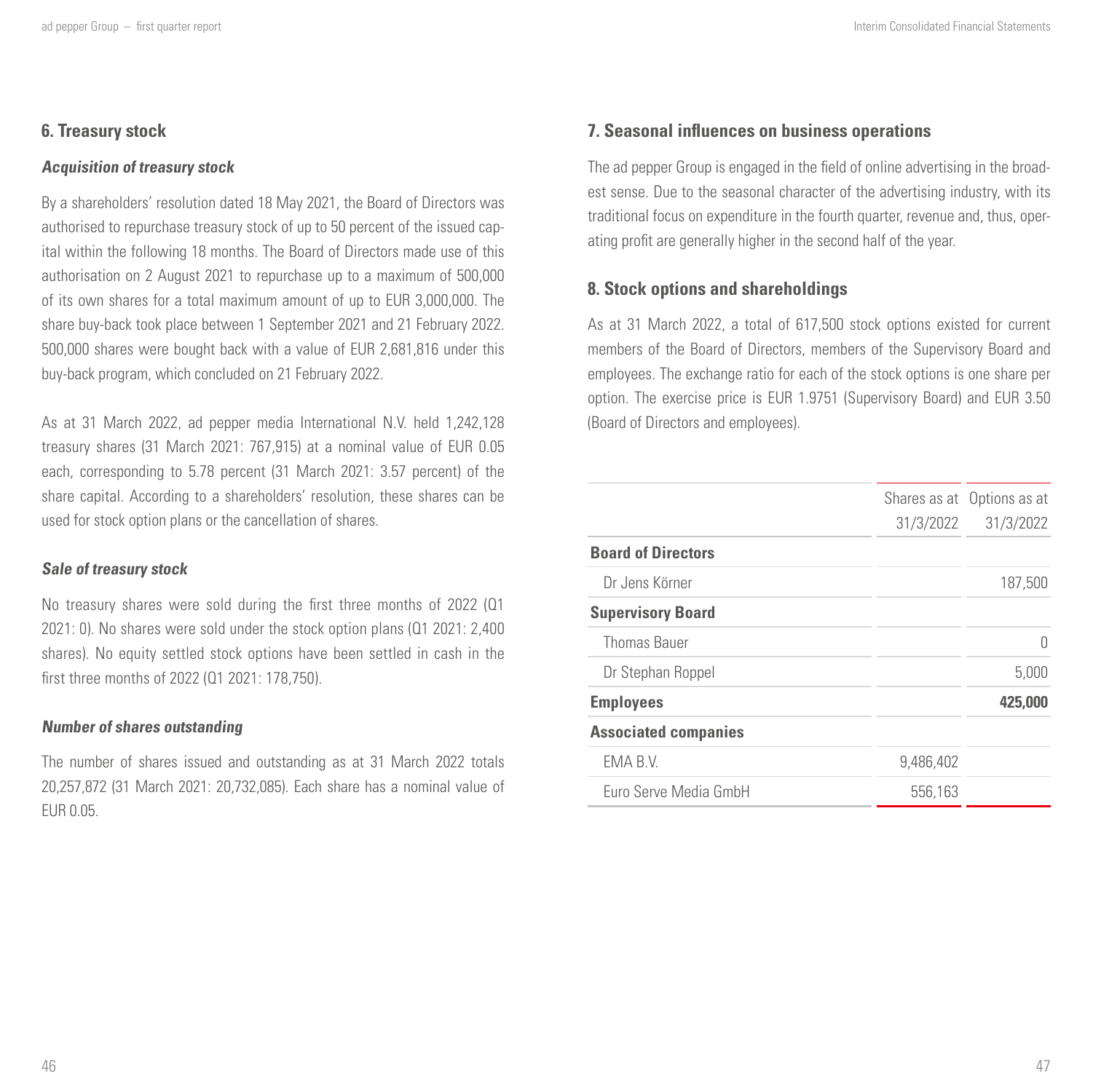## **9. Report on major transactions with related companies and persons**

There have been no material changes in transactions with related parties compared with the 2021 financial year.

## **10. Events after the balance sheet date**

Up until the day of authorisation for publication, no events took place that would have exerted substantial influence on the net assets, financial position or result of operations as at 31 March 2022.

Nuremberg, 6 May 2022 ad pepper media International N.V.

Dr Jens Körner, CEO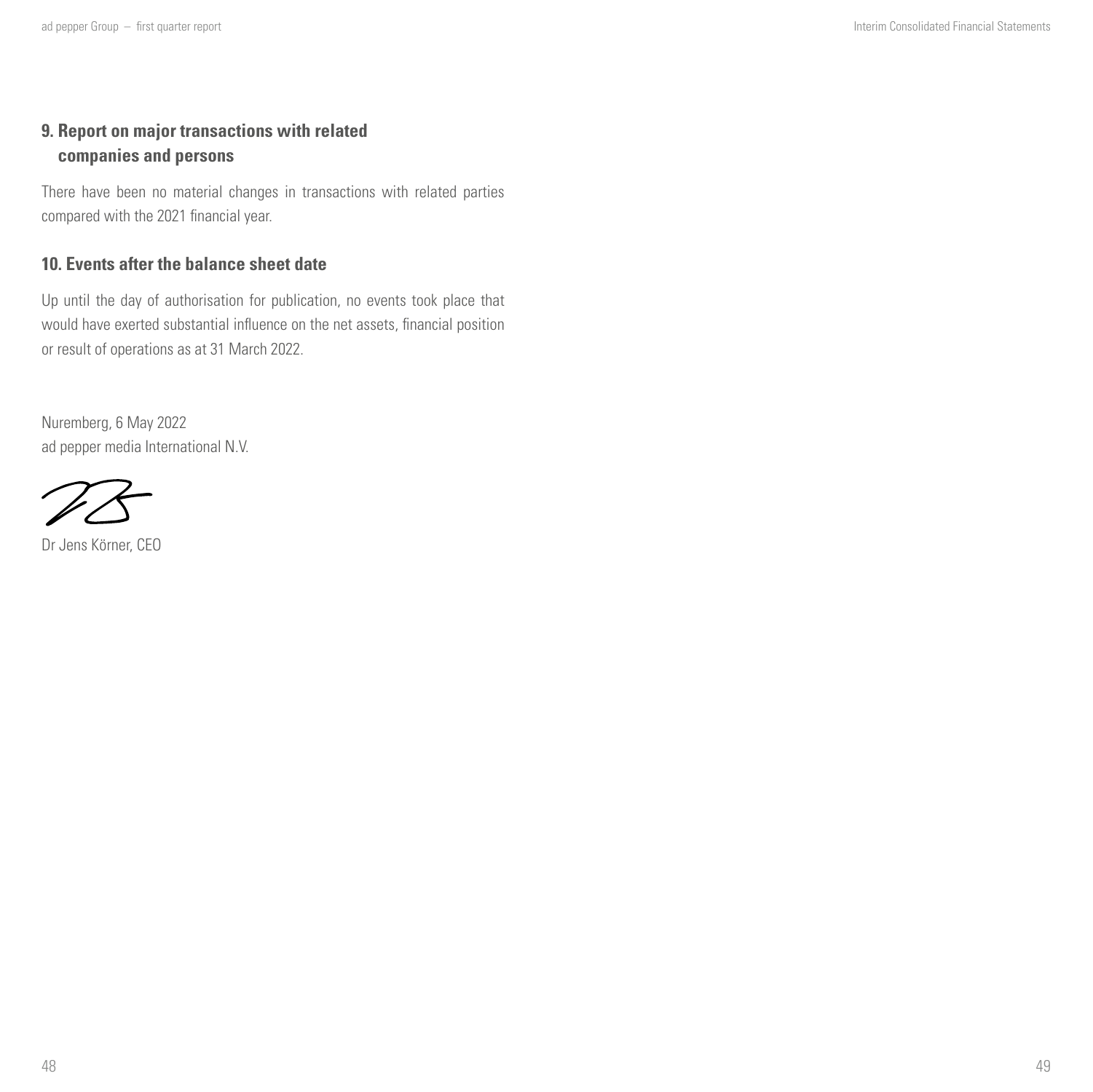## <span id="page-25-0"></span>FINANCIAL CALENDAR

All financial and press dates relevant for the capital market at a glance:

| Quarterly Report II / 2022  | 25 August 2022   |
|-----------------------------|------------------|
| Quarterly Report III / 2022 | 24 November 2022 |

## INVESTOR CONTACT

ad pepper media International N.V. Frankenstraße 150 C (FrankenCampus) 90461 Nuremberg GERMANY

Phone: +49 (0) 911 929057-0 Fax: +49 (0) 911 929057-157 E-mail: ir@adpepper.com

www.adpeppergroup.com

## IMPRINT

#### Published by

ad pepper media International N.V. Frankenstraße 150 C (FrankenCampus) 90461 Nuremberg GERMANY

Phone: +49 (0) 911 929057-0 Fax: +49 (0) 911 929057-157 E-mail: info@adpepper.com www.adpeppergroup.com

Limited liability public company (N.V.) Headquarters Amsterdam, The Netherlands Nuremberg office

Prime Standard, Frankfurt Stock Exchange ISIN: NL0000238145 HRB Nuremberg 17591 VAT-ID-No.: DE 210757424

Board of Directors: Dr Jens Körner, CEO

Our 2021 Annual Report as well as the Interim Financial Reports for 2022 are available in English at **www.adpeppergroup.com** under: **Investor relations / Publications / Financial reports**